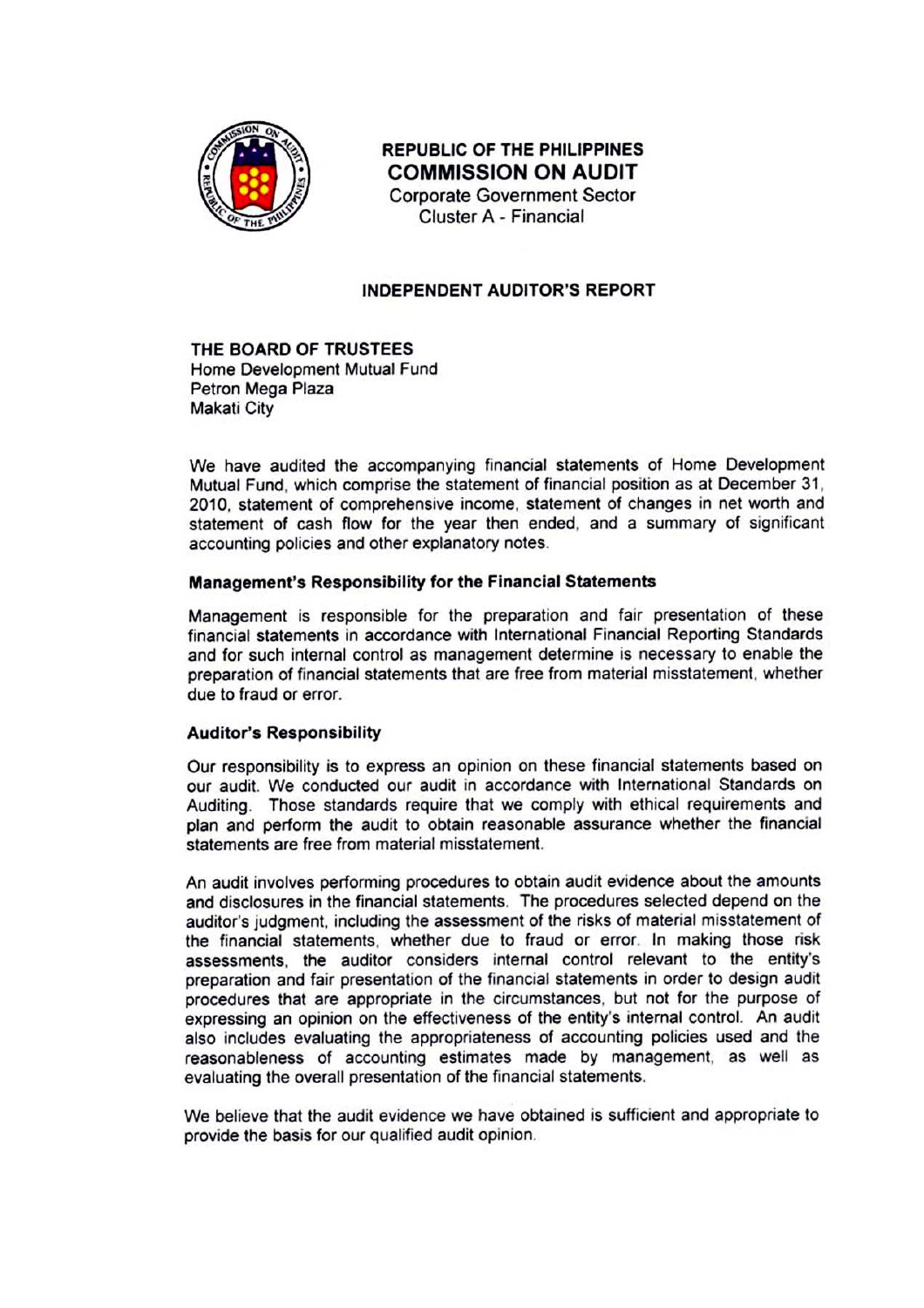### **Basis for Qualified Opinion**

As discussed in item no. 1 of the Observations and Recommendations portion of the audit report, the balances between the subsidiary and general ledgers of four major accounts, namely; the Members Equity, Multi-Purpose Loan, Mortgage Contracts Receivable, and Sales Contracts Receivable have been unreconciled. **The** variances as at December 31, 2010 amounted to P1.215 billion, P881.853 million, P274.885 million, and P11.525 million, respectively. This is due to the uncompleted clean up and reconciliation process of the Fund in preparation for the migration to the target system under the Integrated Information System Project. The nonreconciliation of these two accounting records casts doubt on the accuracy and validity of said receivable and equity accounts considering the significance of the variances. The inability of the HDMF to reconcile its subsidiary and general ledger balances and to update the postings or the allocation of member's contributions and collections of loan amortizations to their individual subsidiary ledger accounts may adversely affect the quality of services to its members, to the detriment of the latter's *interest* 

### **Qualified Opinion**

In our opinion, except for the possible effects of the matter discussed in the Basis for Qualified Opinion paragraph, the financial statements present fairly, in all material respects, the financial position of the Home Development Mutual Fund (HDMF) as at December 31, 2010, and its financial performance and its cash flows for the year then ended in accordance with International Financial Reporting Standards.

### **Emphasis of Matter**

We draw attention to Note 30 to the financial statements which disclosed the status of the criminal case filed by the HDMF, through the National Bureau of Investigation against the Globe Asiatique Realty Holdings Corporation (GARHC); the administrative cases filed by HDMF against several officers of its Pampanga Branch and Northern Luzon Group; and the civil case filed by GARHC against HDMF. It also revealed the revocation by the Housing and Land Use Regulatory Board of GARHC's Certificate of Registration and License to Sell for its Xevera-Mabalacat Subdivision projects. Such filing of cases and revocation of registration and license are the offshoot of the irregularities committed on the loan take-outs covering at least 798 housing loan borrowers with a total loan value or P349.835 million as discussed under item no. 3 of the Observations and Recommendations.

### **COMMISSION ON AUDIT**

**FIDEL!** 

**State Auditor V Supervising Auditor** 

19 July 2011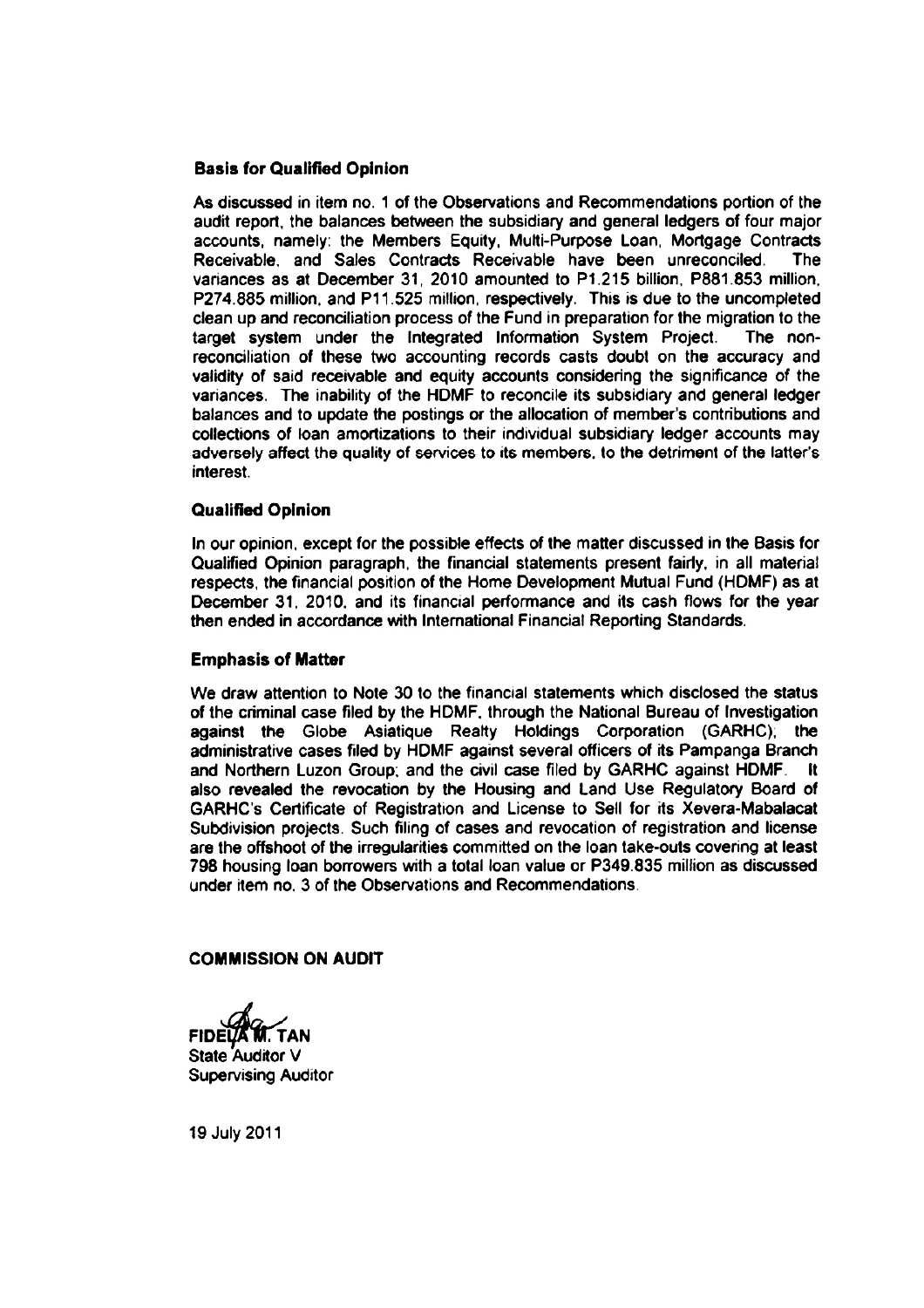#### **HOME DEVELOPMENT MUTUAL FUND STATEMENT OF FINANCIAL POSITION December 31, 2010**

(In Philippine Peso)

|                                          |                |                 | 2009            |
|------------------------------------------|----------------|-----------------|-----------------|
|                                          | <b>Note</b>    | 2010            | (As restated)   |
| <b>ASSETS</b>                            |                |                 |                 |
| <b>Current Assets</b>                    |                |                 |                 |
| Cash and cash equivalents                | 4              | 5,730,064,911   | 3,071,832,791   |
| Investments                              | 10             | 321,391,263     | 2,888,074,828   |
| Loans receivable, net                    | 5              | 33,017,622,287  | 28,193,400,738  |
| Mortgage contracts receivable, net       | 6              | 29,780,837,162  | 22,038,567,241  |
| Sales contracts receivable, net          | 7              | 21,063,561,254  | 17,868,126,255  |
| Accrued interest receivable              |                | 1,399,515,377   | 1,541,632,419   |
| Advances to officers and employees       |                | 1,005,320       | 21,769          |
| Accounts receivable, net                 | 8              | 5,832,434,430   | 1,689,298,921   |
| Other current assets                     | 9              | 137,671,787     | 113,749,459     |
|                                          |                | 97,284,103,791  | 77,404,704,421  |
| <b>Non-Current Assets</b>                |                |                 |                 |
| Loans receivable, net                    | 5              | 19,167,600,293  | 24,358,231,279  |
| Mortgage contracts receivable, net       | 6              | 56,919,579,310  | 48,244,436,570  |
| Sales contracts receivable, net          | $\overline{7}$ | 68,308,153,054  | 65,665,011,856  |
| Investments                              | 10             | 20,963,778,991  | 18,307,004,983  |
| Items under litigation, net              | 11             | 8,004,968,769   | 8,547,641,024   |
| Real and other properties acquired, net  | 12             | 5,668,804,121   | 5,854,382,759   |
| Property and equipment, net              | 13             | 1,600,709,117   | 1,623,416,066   |
| Other assets                             | 14             | 73,168,029      | 79,536,876      |
|                                          |                |                 |                 |
|                                          |                | 180,706,761,684 | 172,679,661,413 |
| TOTAL ASSETS                             |                | 277,990,865,475 | 250,084,365,834 |
| <b>LIABILITIES AND NET WORTH</b>         |                |                 |                 |
| <b>Current Liabilities</b>               |                |                 |                 |
| Accounts payable and accrued expenses    | 16             | 16,476,537,209  | 11,586,653,793  |
| Other current liabilities                | 17             | 1,703,443,774   | 1,738,345,025   |
| Current portion of long-term liabilities | 18             | 3,576,733,551   | 10,576,733,551  |
| Undistributed collections                | 19             | 1,294,461,262   | 873,093,506     |
|                                          |                | 23,051,175,796  | 24,774,825,875  |
| <b>Non-Current Liabilities</b>           |                |                 |                 |
| Long-term liabilities                    | 18             | 20,739,894,625  | 9,739,484,368   |
| Unearned income                          | 20             | 17,109,420,769  | 16,313,543,172  |
|                                          |                |                 |                 |
|                                          |                | 37,849,315,394  | 26,053,027,540  |
| TOTAL LIABILITIES                        |                | 60,900,491,190  | 50,827,853,415  |
| <b>NET WORTH</b>                         |                | 217,090,374,285 | 199,256,512,419 |
| TOTAL LIABILITIES AND NET WORTH          |                | 277,990,865,475 | 250,084,365,834 |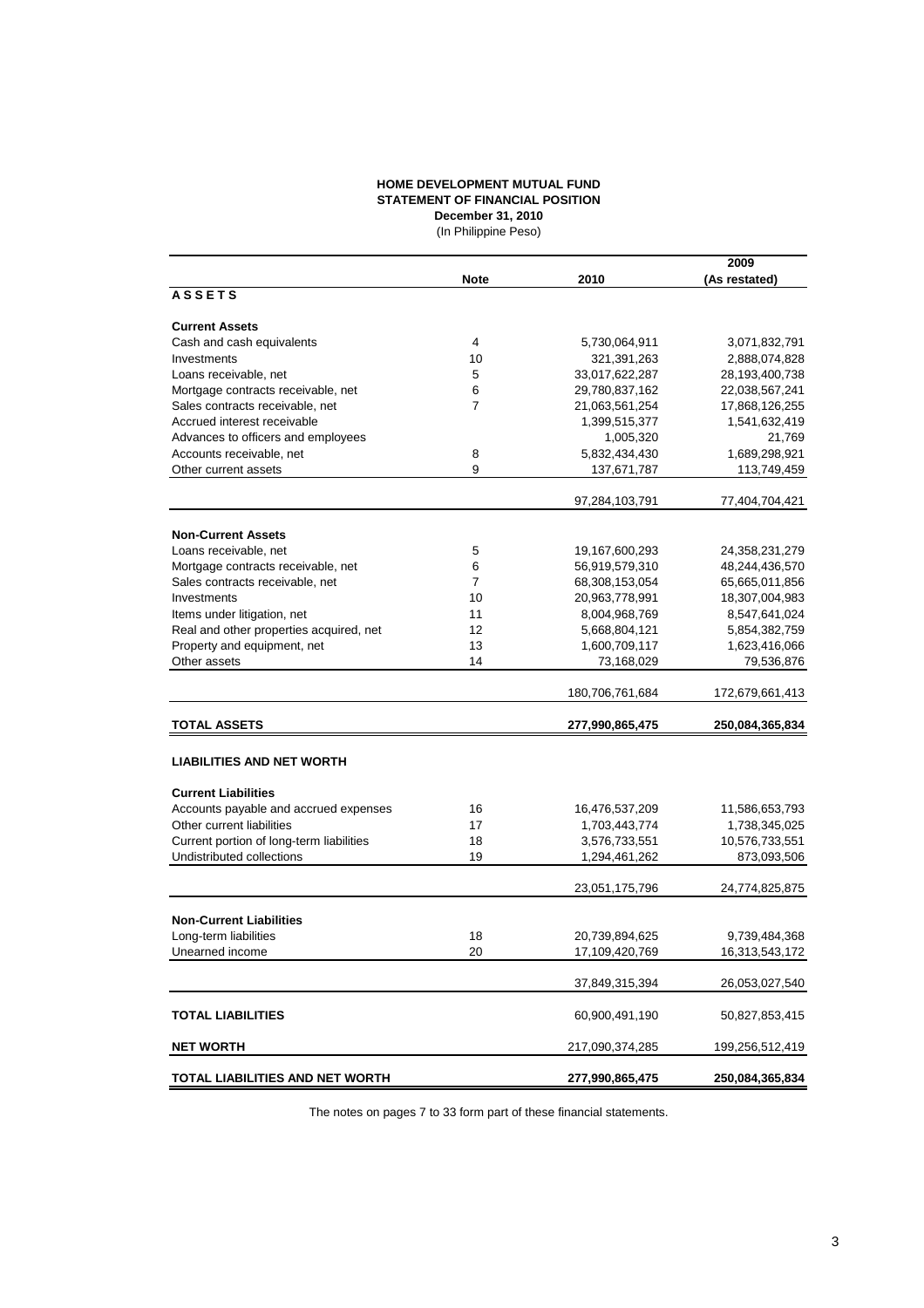#### **HOME DEVELOPMENT MUTUAL FUND STATEMENT OF COMPREHENSIVE INCOME For the Year Ended December 31, 2010** (In Philippine Peso)

| <b>INCOME</b>                                      | <b>Note</b> | 2010           | 2009           |
|----------------------------------------------------|-------------|----------------|----------------|
|                                                    |             |                |                |
| Interest income on:                                |             |                |                |
| Loans                                              |             | 12,204,522,130 | 10,474,787,939 |
| Sales contracts receivable                         |             | 5,945,255,135  | 5,095,813,084  |
| Investments in bonds and other debt instruments    |             | 1,048,061,529  | 1,597,729,102  |
| <b>Bank deposits</b>                               |             | 202,383,060    | 111,275,187    |
| Government securities                              |             | 8,652,083      | 24,486,434     |
| Penalties and other charges                        |             | 601,073,266    | 557,963,098    |
| Insurance service fees                             |             | 527,642,419    | 423,882,076    |
| Processing fees                                    |             | 206,442,822    | 240,769,707    |
| Miscellaneous service income                       |             | 99,518,561     | 59,988,032     |
| Gain from sale of stocks                           |             | 58,900,734     | 51,419,051     |
| Mortgage/sales administration/origination fees     |             | 36,972,986     | 49,665,542     |
| Income from acquired assets                        |             | 21,078,908     | 14,127,941     |
| Housing contributory fund                          |             | 5,192,174      | 5,195,893      |
| Other income                                       |             | 1,429,990,917  | 1,352,279,410  |
|                                                    |             | 22,395,686,724 | 20,059,382,496 |
| <b>EXPENSES</b>                                    |             |                |                |
| Lending costs                                      | 21          | 8,012,008,360  | 5,511,627,703  |
| Fund administration costs                          | 22          | 2,925,164,273  | 2,439,248,692  |
|                                                    |             | 10,937,172,633 | 7,950,876,395  |
|                                                    |             |                |                |
| <b>OPERATING INCOME</b>                            |             | 11,458,514,091 | 12,108,506,101 |
| Other expenses                                     | 23          | 356,922,645    | 104,949,410    |
| <b>NET INCOME FOR THE YEAR</b>                     |             | 11,101,591,446 | 12,003,556,691 |
| <b>OTHER COMPREHENSIVE INCOME</b>                  |             |                |                |
| Available-for-sale investments - Equity securities |             | 74,551,504     | 99,960,233     |
| <b>TOTAL COMPREHENSIVE INCOME FOR THE YEAR</b>     |             | 11,176,142,950 | 12,103,516,924 |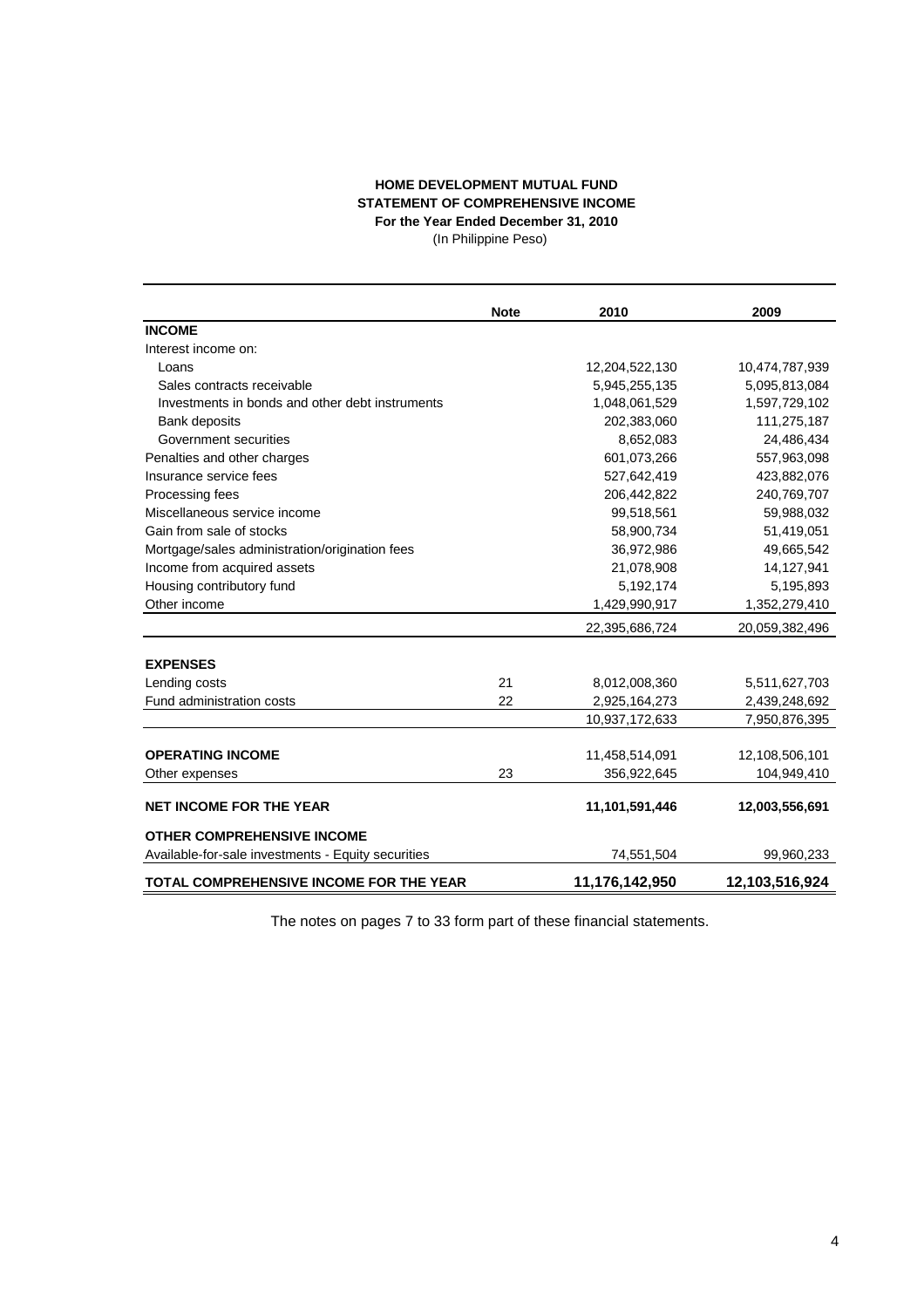#### **HOME DEVELOPMENT MUTUAL FUND STATEMENT OF CHANGES IN NET WORTH For the Year Ended December 31, 2010** (In Philippine Peso)

|                                           | <b>Members' Equity</b> | <b>Reserve for</b><br><b>Losses</b> | <b>Donated</b><br><b>Surplus</b> | <b>Retained</b><br><b>Earnings</b> | <b>Total</b>       |
|-------------------------------------------|------------------------|-------------------------------------|----------------------------------|------------------------------------|--------------------|
| Note                                      | 24, 27                 | 25                                  | 26                               | 27                                 |                    |
| January 1, 2009                           | 165,497,942,148        | 154,651,498                         | 250,890                          | 20,894,733,267                     | 186,547,577,803    |
| Prior to restatement - available-for-sale |                        |                                     |                                  |                                    |                    |
| <b>Investments-Equity securities</b>      |                        |                                     |                                  | (177, 626, 801)                    | (177, 626, 801)    |
| January 1, 2009 as restated               | 165,497,942,148        | 154,651,498                         | 250,890                          | 20,717,106,466                     | 186,369,951,002    |
| Effect of change in accounting policy     |                        |                                     |                                  | (6,260,495,361)                    | (6,260,495,361)    |
| Collections                               | 17,452,649,710         |                                     |                                  |                                    | 17,452,649,710     |
| <b>Dividends</b>                          | 8,533,340,903          |                                     |                                  | (8,533,340,903)                    |                    |
| Comprehensive income                      |                        |                                     |                                  | 12,103,516,924                     | 12,103,516,924     |
| Net movement of HFC/dormant accounts      |                        | 1,792,227                           |                                  | 34,187                             | 1,826,414          |
| Provident claims/ TAV offsetting          | (7, 114, 897, 882)     |                                     |                                  |                                    | (7, 114, 897, 882) |
| Projected 20-year maturing TAVs           |                        |                                     |                                  |                                    |                    |
| Relassified to accounts payable-member    | (3,296,038,388)        |                                     |                                  |                                    | (3,296,038,388)    |
| December 31, 2009                         | 181,072,996,491        | 156,443,725                         | 250,890                          | 18,026,821,313                     | 199,256,512,419    |
| January 1, 2010                           | 181,072,996,491        | 156,443,725                         | 250,890                          | 18,026,821,313                     | 199,256,512,419    |
| Collections                               | 19,246,878,727         |                                     |                                  |                                    | 19,246,878,727     |
| <b>Dividends</b>                          | 7,882,129,926          |                                     |                                  | (7,882,129,926)                    |                    |
| Comprehensive income                      |                        |                                     |                                  | 11,176,142,950                     | 11,176,142,950     |
| Net movement of HFC/dormant accounts/     |                        |                                     |                                  |                                    |                    |
|                                           |                        |                                     |                                  | 3,082,217                          |                    |
| prior years' correction of error          |                        | 3,994,067                           |                                  |                                    | 7,076,284          |
| Provident claims/ TAV offsetting          | (8,919,454,397)        |                                     |                                  |                                    | (8,919,454,397)    |
| Projected 20-year maturing TAVs           |                        |                                     |                                  |                                    |                    |
| relassified to accounts payable-members   | (3,676,781,698)        |                                     |                                  |                                    | (3,676,781,698)    |
| December 31, 2010                         | 195,605,769,049        | 160,437,792                         | 250.890                          | 21,323,916,554                     | 217,090,374,285    |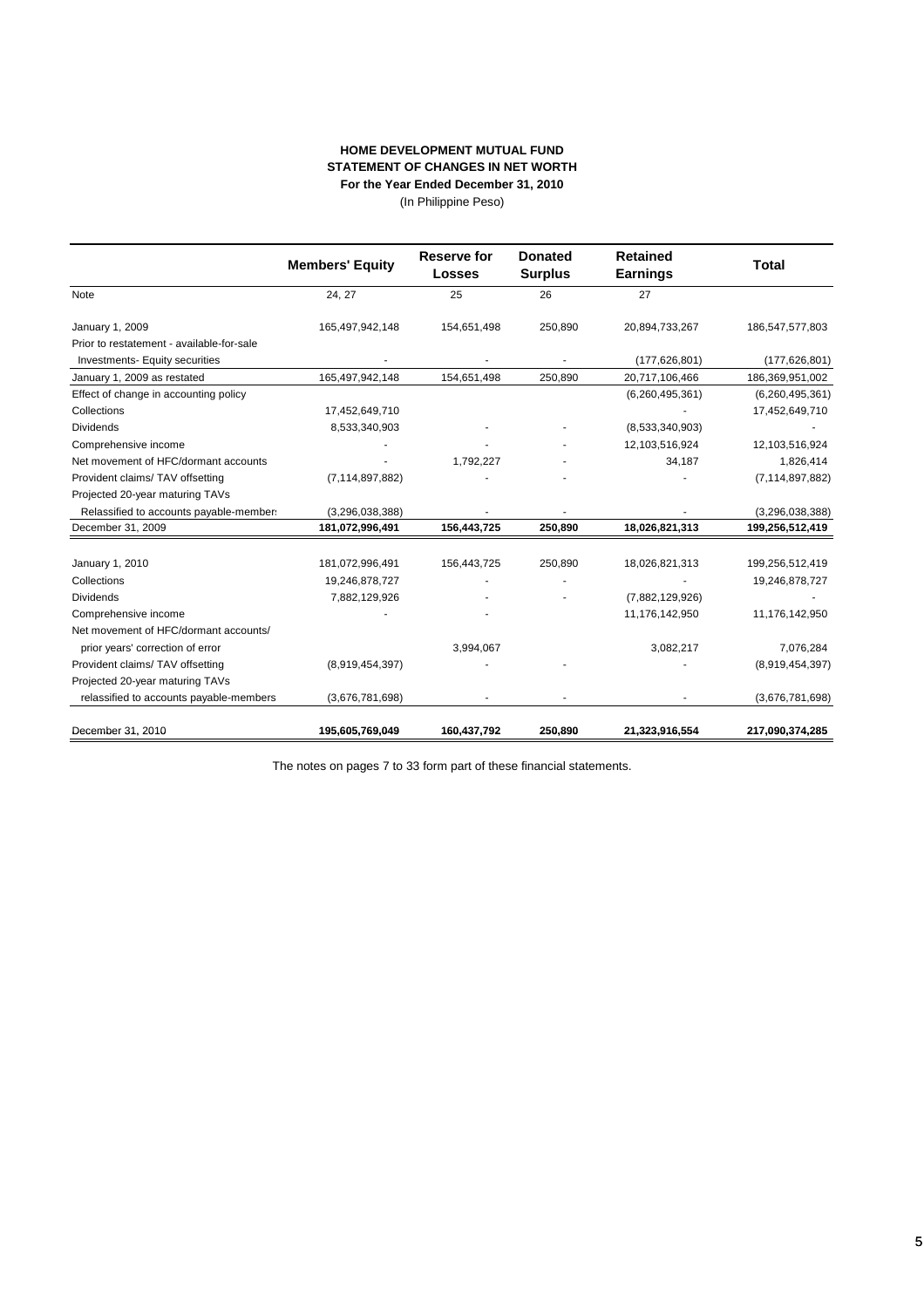#### **HOME DEVELOPMENT MUTUAL FUND STATEMENT OF CASH FLOWS For the Year Ended December 31, 2010**

(In Philippine Peso)

|                                                                            | <b>Note</b> | 2010                             | 2009                             |
|----------------------------------------------------------------------------|-------------|----------------------------------|----------------------------------|
|                                                                            |             |                                  |                                  |
| <b>CASH FLOWS FROM OPERATING ACTIVITIES</b>                                |             |                                  |                                  |
| Receipts from customers                                                    |             | 758,742,739                      | 1,045,468,035                    |
| Paid to suppliers and employees                                            |             | (5,528,102,471)                  | (4,732,463,134)                  |
| Interest paid                                                              |             | (1,351,112,261)                  | (1,359,125,870)                  |
| Net cash used in operating activities                                      |             | (6, 120, 471, 993)               | (5,046,120,969)                  |
| <b>CASH FLOWS FROM INVESTING ACTIVITIES</b>                                |             |                                  |                                  |
| Investment maturities                                                      |             | 485,246,856,995                  | 243,209,189,767                  |
| Loan repayment - multi purpose loans                                       |             | 39,053,443,023                   | 39,863,682,902                   |
| Loan repayment - retail housing                                            |             | 23,718,945,926                   | 22,836,031,194                   |
| Loan repayment - institutional loans                                       |             | 2,745,349,609                    | 2,965,817,342                    |
| Disposal of acquired assets                                                |             | 191,236,483                      | 216,580,951                      |
| Redemption proceeds                                                        |             | 42,939,046                       | 87,336,872                       |
| Dividends received                                                         |             | 11,385,318                       | 6,638,284                        |
| Proceeds from sale of property and equipment                               |             | 611,001                          | 233,465                          |
| Fund transfer to/from head office/operating units                          |             |                                  | (127,000,000)                    |
| Fund transfer to/from banks                                                |             | 8,200,000                        | (25,000,000)                     |
| Investment placements/roll-over                                            |             | (483, 876, 561, 353)             | (225, 870, 470, 187)             |
| Loan releases - multi purpose loans                                        |             | (35,967,805,840)                 | (45,088,852,589)                 |
| Loan releases- retail housing                                              |             | (38, 773, 183, 460)              | (44,996,960,738)                 |
| Loan releases - institutional loans                                        |             | (2,504,823,102)                  | (4,078,568,188)                  |
| Purchase of property and equipment                                         |             | (74, 642, 294)                   | (124, 725, 222)                  |
| Net cash used in investing activities                                      |             | (10,178,048,648)                 | (11, 126, 066, 147)              |
| <b>CASH FLOWS FROM FINANCING ACTIVITIES</b>                                |             |                                  |                                  |
|                                                                            |             |                                  |                                  |
| Proceeds from members' contributions<br>Proceeds from long term borrowings |             | 19,785,240,896<br>11,602,963,559 | 17,353,688,097                   |
| Provident benefit claims payments                                          |             | (4,944,155,190)                  | 3,000,000,000<br>(4,512,642,732) |
| Repayment of long term borrowings                                          | 18          | (7,487,296,504)                  | (576, 733, 551)                  |
|                                                                            |             |                                  |                                  |
| Net cash provided by financing activities                                  |             | 18,956,752,761                   | 15,264,311,814                   |
| <b>NET INCREASE/ (DECREASE) IN CASH AND</b>                                |             |                                  |                                  |
| <b>CASH EQUIVALENTS</b>                                                    |             | 2,658,232,120                    | (907, 875, 302)                  |
|                                                                            |             |                                  |                                  |
| <b>CASH AND CASH EQUIVALENTS AT</b><br><b>BEGINNING OF YEAR</b>            |             | 3,071,832,791                    | 3,979,708,093                    |
|                                                                            |             |                                  |                                  |
| <b>CASH AND CASH EQUIVALENTS AT END OF</b><br><b>YEAR</b>                  |             |                                  |                                  |
|                                                                            | 4           | 5,730,064,911                    | 3,071,832,791                    |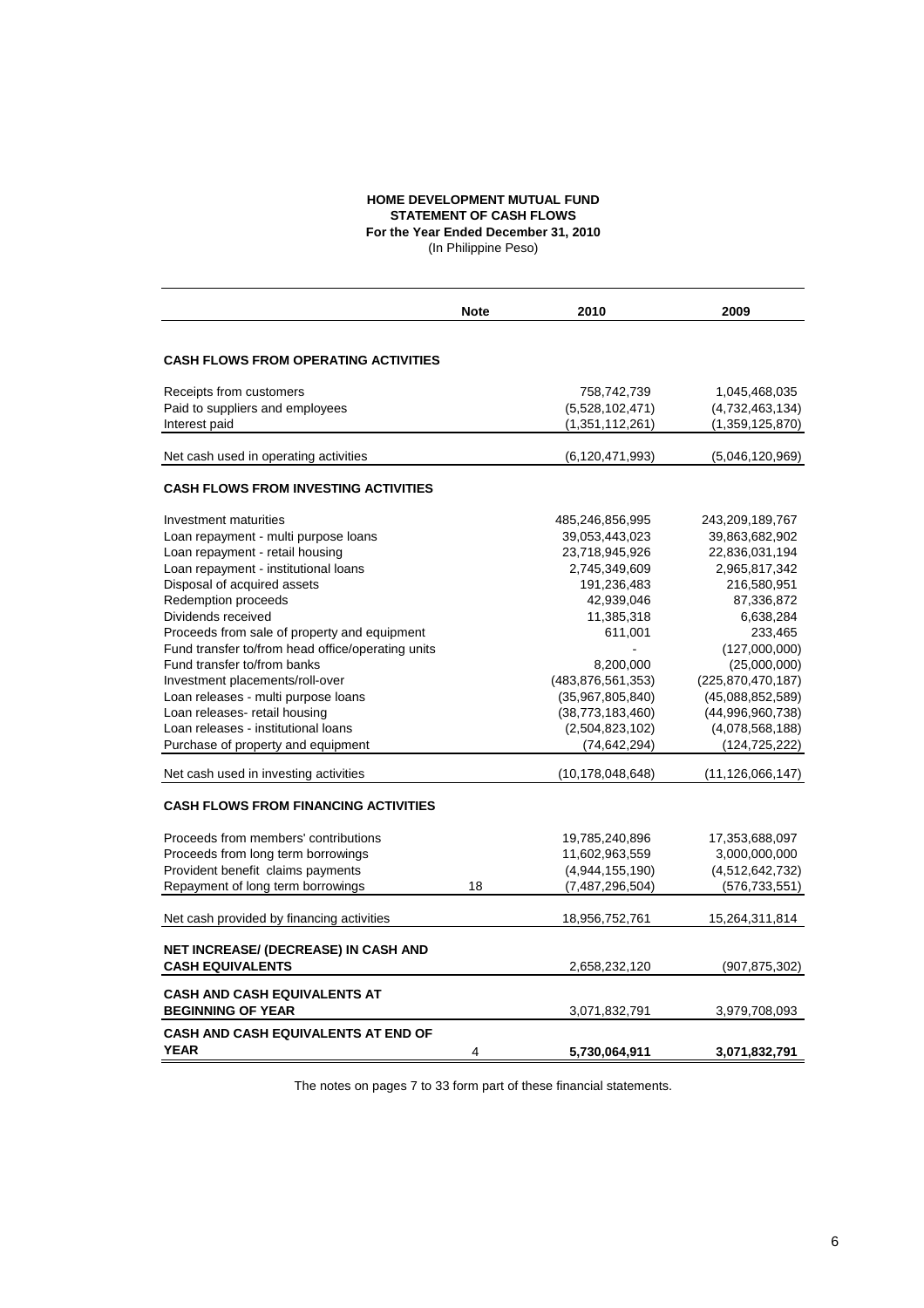## **HOME DEVELOPMENT MUTUAL FUND NOTES TO FINANCIAL STATEMENTS**

(All amounts in Philippine Peso unless otherwise stated)

## **1. BACKGROUND**

The Home Development Mutual Fund (HDMF), also known as the Pag-IBIG Fund, or the Fund, was created on June 11, 1978 by virtue of Presidential Decree No. 1530 to address two of the country's basic needs: generation of savings and provision of shelter for the Filipino workers.

Under this decree, two agencies administered the Pag-IBIG Fund namely: (a) Social Security System (SSS) for the funds from private employees and (b) Government Service Insurance System (GSIS) for the funds from government workers. To meet the urgent need to consolidate all long-term, low-interest housing funds under the administration of a single agency to support the National Shelter Program of the then Ministry of Human Settlements, Executive Order No. 527 was issued on March 1, 1979, transferring the administration of Pag-IBIG Fund to National Home Mortgage Finance Corporation (NHMFC). As such, NHMFC took care of the administration, custody, disposal and utilization of the funds, including the authority to promulgate implementing rules and regulations pertaining to the aforesaid functions. On June 4, 1979, Executive Order No. 538 was issued merging the two funds into what is now known as Pag-IBIG Fund, which stands for Pagtutulungan sa Kinabukasan: Ikaw, Bangko, Industriya at Gobyerno. It remained under the administration of the NHMFC until Presidential Decree No. 1530 was amended by PD 1752 on December 14, 1980, making it an independent corporation with its own Board of Trustees.

Shortly after the administration of President Corazon C. Aquino came to power, Pag-IBIG contributions were suspended from May to July 1986. However, on August 1, 1986, former President Aquino issued Executive Order No. 35 directing the resumption of mandatory Pag-IBIG membership under more liberal terms. Contribution rate was reduced from three percent to one percent of fund salary for employees earning over P1,500. Employer share was cut from three percent to a fixed rate of two percent while the maximum fund salary was raised from P3,000 to P5,000.

January 1, 1987 marked the return of Pag-IBIG membership to a voluntary program under Executive Order No. 90. The next eight years witnessed the growth of Pag-IBIG Fund as a voluntary fund. On June 17, 1994, then President Fidel V. Ramos signed Republic Act 7742 which reverted the nature of Pag-IBIG membership to mandatory effective January 1, 1995.

On July 21, 2009, then President Gloria Macapagal-Arroyo signed into law Republic Act 9679, otherwise known as the "Home Development Mutual Fund Law of 2009". The new law and its Implementing Rules and Regulations (IRR) took effect on August 27, 2009 and November 3, 2009, respectively. It effectively repealed Presidential Decree No. 1530, Presidential decree No. 1752, and Executive Order Nos. 35 and 90. Its landmark provisions are those expanding the mandatory coverage of the Pag-IBIG Fund to include all employees compulsorily covered by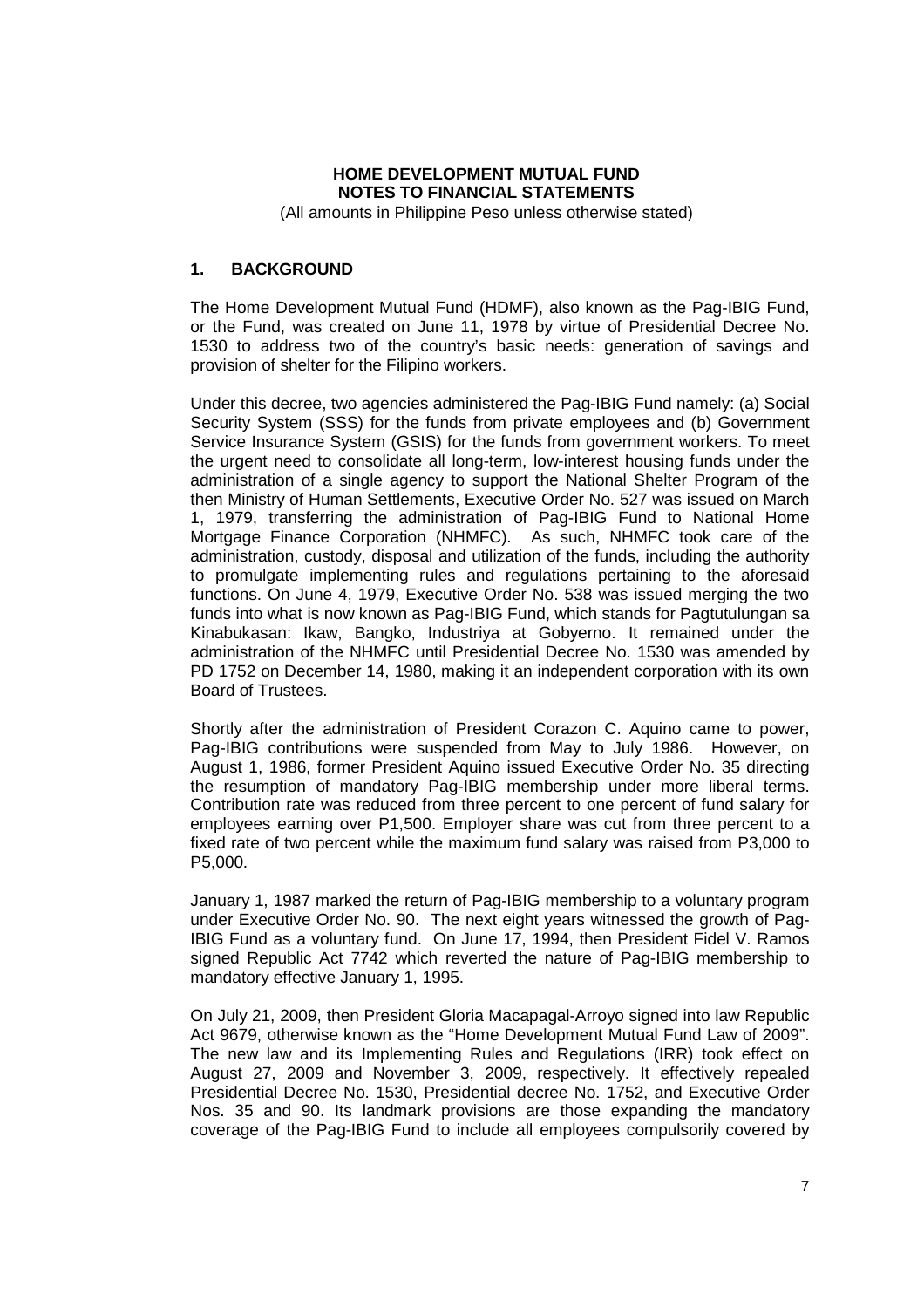the SSS and GSIS as well as Filipinos employed by foreign-based employer, exempting Pag-IBIG Fund employees from the coverage of the Salary Standardization Law, and restoration of tax exemption privileges.

Through the years, Pag-IBIG Fund has become the prime government financial institution tasked to continually perform two of the nation's basic concerns: generation of savings and provision of access to home financing to the workers. As such, it mobilizes an efficient, dynamic, regular and integrated nationwide savings system and at the same time enables low and middle-income families to realize their dream of having decent shelter.

## **2. SUMMARY OF SIGNIFICANT ACCOUNTING POLICIES**

### 2.1 Basis of Preparation

The financial statements have been prepared in accordance with the International Accounting Standards (IAS) and International Financial Reporting Standards (IFRS), where practicable. The Board approved and authorized the issuance of Financial Statements per Board Resolution No. 2848 dated April 14, 2011.

#### 2.2. Basis of Consolidation

The consolidated financial statements include the transactions of the Corporate Headquarters, and 38 branches in Luzon, Visayas, Mindanao and the National Capital Region.

The consolidated financial statements are prepared using uniform accounting policies for like transactions and other events in similar circumstances. All interbranch balances and transactions have been eliminated in the consolidation.

### 2.3 Changes in Accounting Policies

The following accounting standards under IAS/IFRS have been adopted to the extent that they are applicable:

• IAS 1: Presentation of Financial Statements

Paragraph 60, which states that a liability shall be classified as current when it is expected to be settled in the entity's normal operating cycle, is due to be settled within twelve months after the balance sheet date and the entity does not have an unconditional right to defer settlement of the liability for at least twelve months after the balance sheet date. On this premise, the Fund reclassified the Total Accumulated Value of members amounting to P 6.973 billion whose membership terms shall have matured by end of 2011 into a liability account on December 31, 2010.

- IAS 39: Financial Instruments: Recognition and Measurement
	- Effective July 31, 2010, Investment accounts were classified in accordance with IFRS categorization except for the adjustments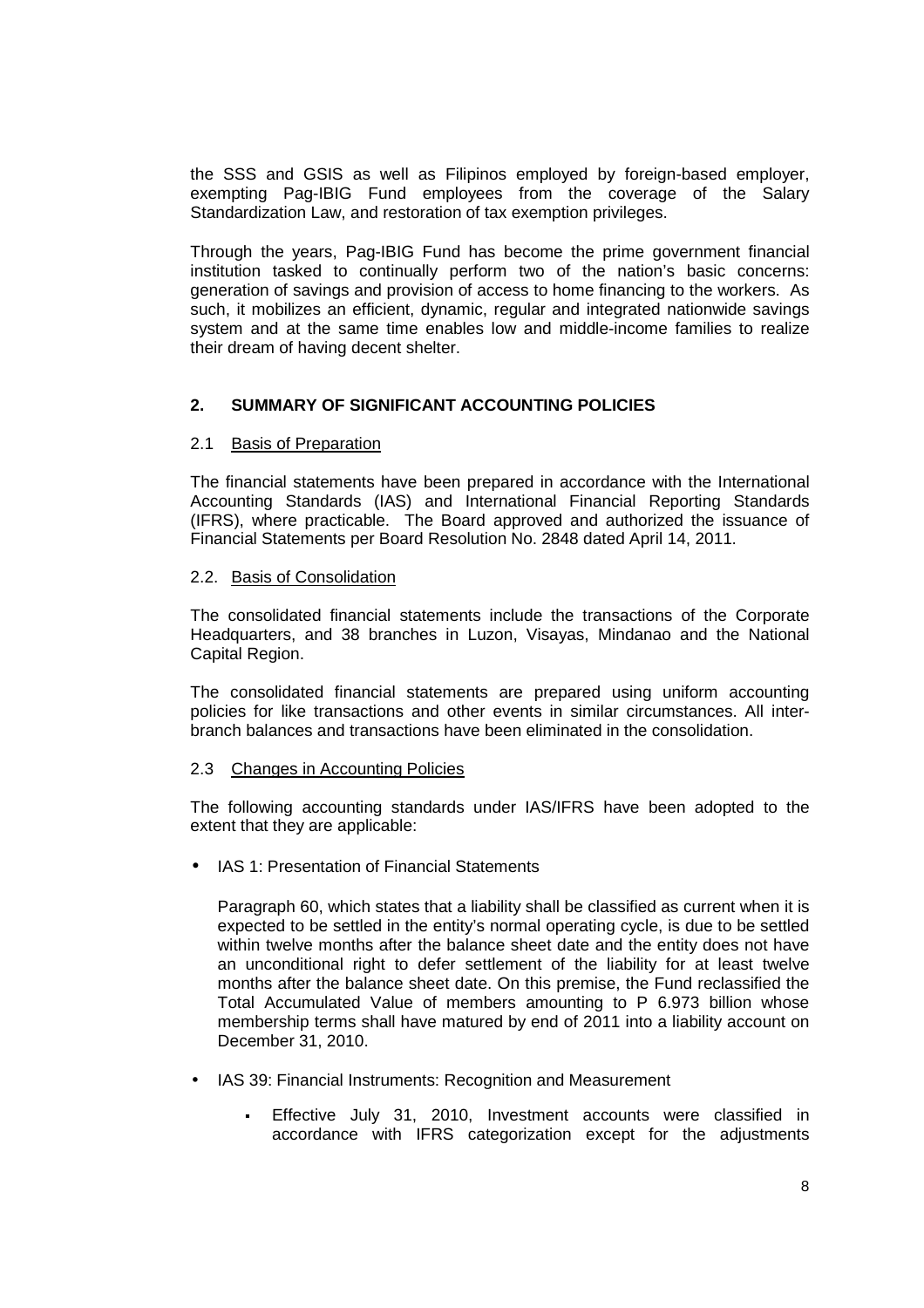pertaining to their valuation factored by the shift in amortization of premium/discounts from straight line to effective interest rate, mark to market valuation and impairment of debt and equity securities.

- On December 30, 2010, provision of impairment losses for Mortgage/Sales Contracts Receivables and Institutional Loans using the Expected Loss Model of Basel II was adopted, bringing the allowance for impairment loss to P 10.372 billion and P 0.344 billion, respectively.
- Impairment for Accounts Receivable Developers and Items Under Litigation recognized in accordance with IAS 39 amounted to P 1.624 billion and P 6.710 billion, respectively.
- IAS 40: Investment Property
	- Impairment loss is recognized when the carrying value of the Real and Other Property Acquired is more than the amount recoverable from its sale thus, allowance for impairment loss for 2010 amounted to P2.534 billion.

### **3. SIGNIFICANT ACCOUNTING POLICIES**

#### 3.1 Cash and Other Cash Equivalents

Cash includes cash on hand and in banks, both foreign and local. Cash equivalents also include highly liquid investments acquired three months or less before maturity and subject to insignificant risk of change in value resulting from change in interest rates.

#### 3.2 Receivables

Receivables are carried at book value minus provision for impairment, if any. They are classified into current, past due and non-current.

Current portion refers to the aggregate principal amortizations due for the entire year succeeding the reporting year, zero to three months in arrears.

The past due portion refers to the principal balance of receivables over three months in arrears.

The non-current portion refers to the aggregate principal amortizations net of current and past due portion of receivable accounts.

#### 3.3 Allowance for impairment loss

Allowance for impairment loss is set up to absorb potentially uncollectible receivables associated with the lending operations of the Pag-IBIG Fund.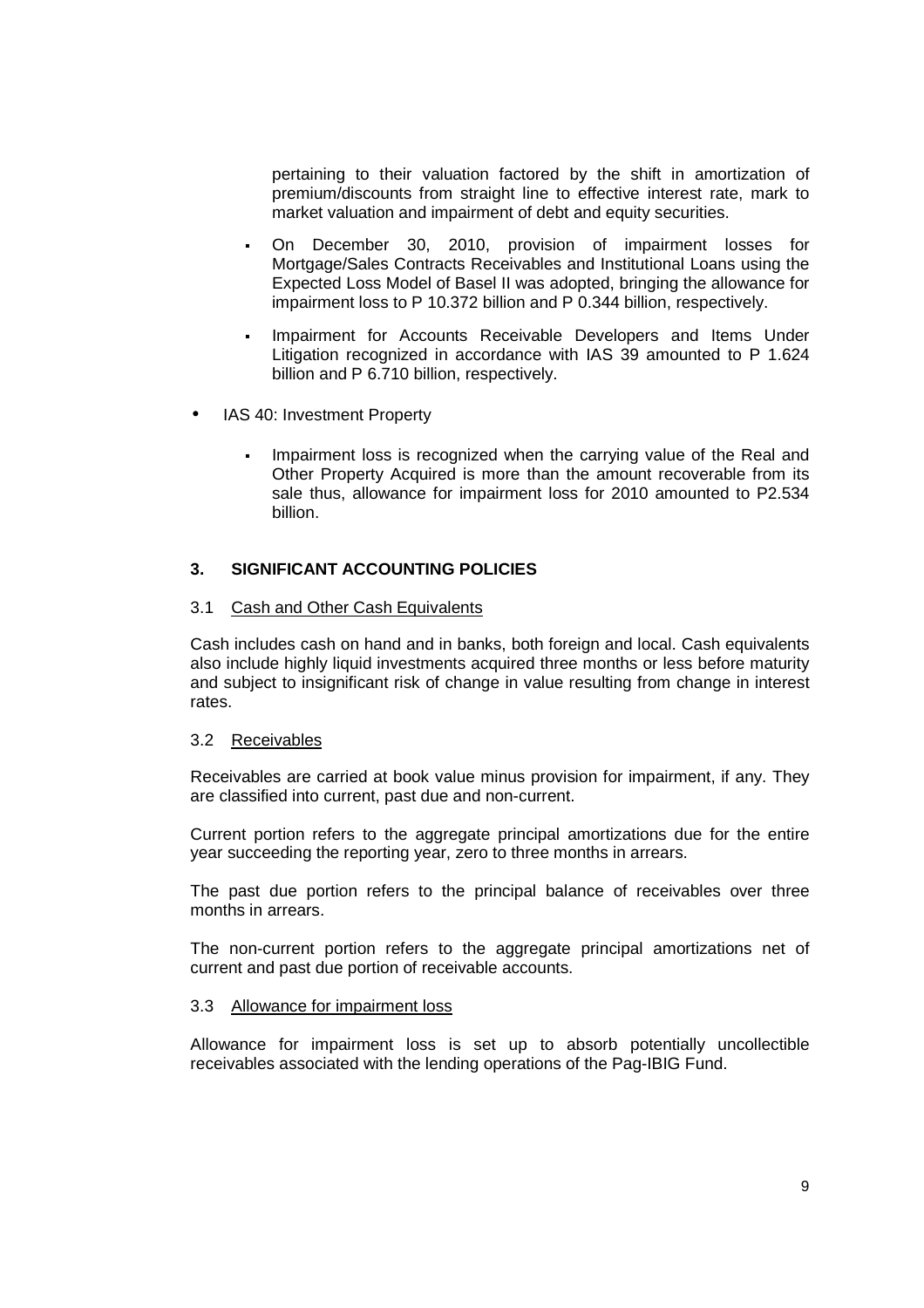For past due Multi-Purpose Loans and Accrued Interest on Loans, allowance are maintained at 100 per cent of the outstanding balance at year-end approved by the Board on December 22, 2006 as per Resolution No. 2371, Series of 2006.

#### 3.4 Inventories

Inventories are carried at cost and accounted for using the First In First Out (FIFO) method. Tangible assets with serviceable life of more than one year but small enough to be considered as Property and Equipment, and items eventually treated as expense upon issuance are also included in this account.

#### 3.5 Property and Equipment (PE)

In compliance with the provisions of Commission On Audit (COA) Circular Nos. 2003-007, 2004-003 and 2005-002 dated December 11, 2003, October 4, 2004 and April 14, 2005, respectively, Accounting Memorandum Order No. 2006-012 and 2008-03 were issued pertaining to the accounting of Property and Equipment as follows:

PE are carried at cost less accumulated depreciation and amortization. Land is carried at cost.

The initial cost of the asset includes its purchase price and any incidental costs necessary in bringing the asset to working condition and location for its intended use.

Property under construction is stated at cost which covers cost of construction and other direct costs, lodged to the Unused Materials Charged to Capital Outlay account. It is subsequently booked as PE upon completion of construction. The asset is not depreciated until such time it is completed and substantially available for its intended use.

Major repairs and improvements, renewals, and betterment which extend the useful life of the PE are recognized in the carrying amount of the property and depreciated accordingly. All other costs of repairs and maintenance are charged to operations as incurred.

Residual value of PE is set at 10 per cent of the acquisition cost.

Depreciation and amortization are calculated on straight-line basis over the estimated and/or remaining useful life of the asset.

When an item of PE is sold or retired, its cost and accumulated depreciation and amortization are dropped from the books and any gain or loss resulting from the disposal is reported in the income statement.

Penalty for late delivery of PE purchased is accounted for as a reduction from the cost of PE.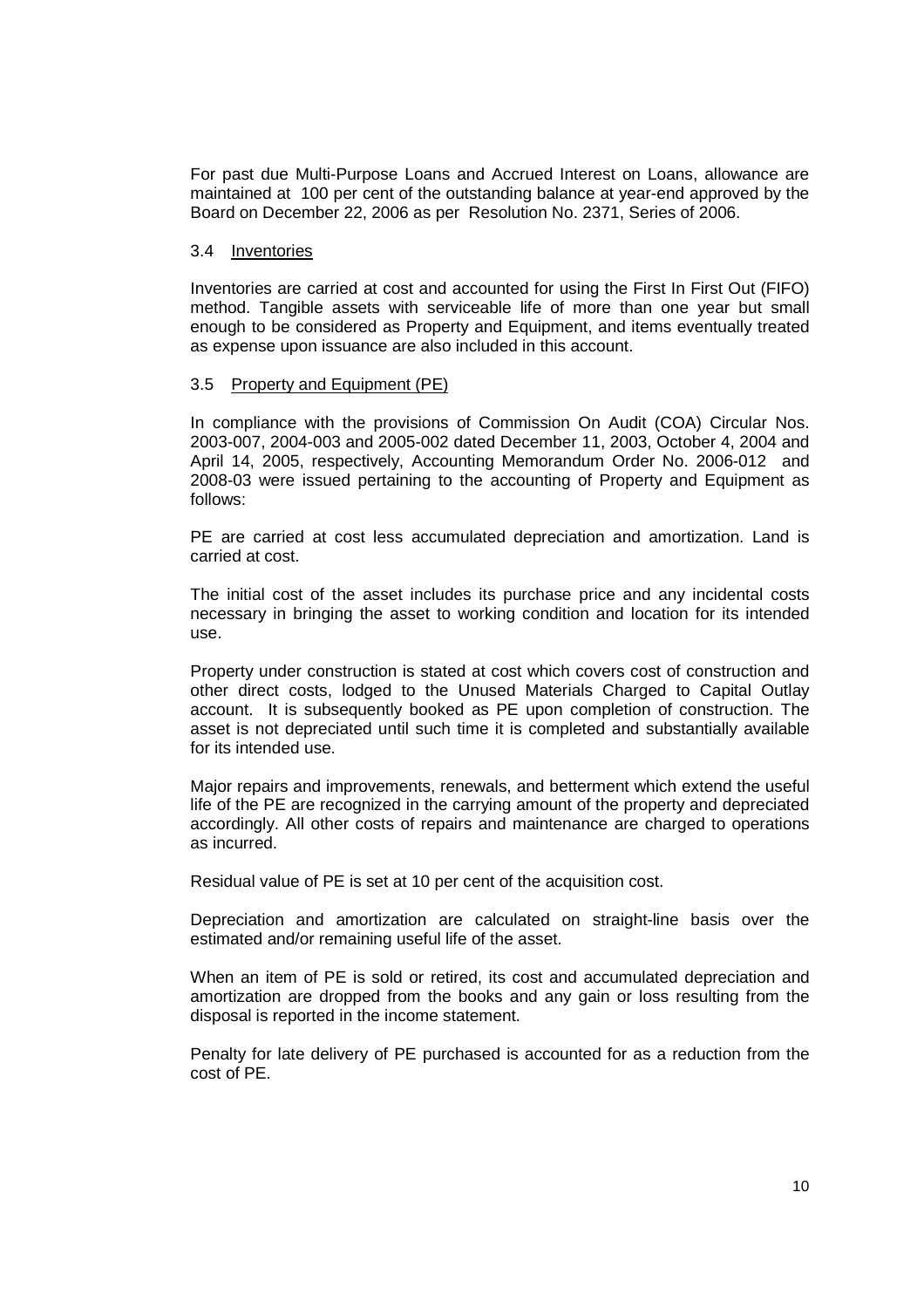### 3.6 Interest income recognition

Interest income on housing-related loans is recognized on accrual basis except in the case of non-performing loans where it is recognized as current income upon realization.

Interest due on Multi-purpose Loan (MPL) is capitalized and recognized as income upon amortization.

### 3.7 Interest rate on institutional loans

Developmental Loan Program – The loan bears interest rate defined as the prevailing market rate (on Friday preceding the date of release of proceeds) of either of the following for which the developer may select: 3-year Treasury Notes plus three percent; or 91-day Treasury Bills plus five percent. The Philippine Dealing System Treasury-Fixing (PDST-F) yield is also used as an alternative basis in determining interest rate of Treasury Notes.

Medium/High-Rise Condominium Building (MHRB) and Pag-IBIG City Projects - The loan bears interest rate defined as the prevailing market rate (on Friday preceding the date of release of proceeds) of 2-year Treasury Notes, plus three percent during the six months marketing period, and five per cent thereafter.

Group Land Acquisition and Development (GLAD) Program - The interest rate on the total loan of the community association for land acquisition and site development is nine percent per annum. Once the loan share of the community association's member is converted into lot purchase loan, the interest rate is adjusted to rates under housing loan guidelines prevailing at the time of loan availment.

For projects including house construction, the interest rate is based on the individual beneficiary's total loan entitlement in accordance with the rates prevailing per housing loan guidelines at the time of housing loan availment. This rate is charged once loan releases for house construction are effected.

House Construction Financing Line - The loan bears interest rate defined as the prevailing market rate (on Friday preceding the date of release of proceeds) of 2 year Treasury Notes, plus three percent. The PDST-F yield rate may be used as an alternative basis to Treasury Notes in determining interest rates.

Pag-IBIG Local Government Housing Program - The loan bears interest rate of nine per cent per annum.

Developers' Credit Facility - The developers are charged the interest at the rate of fourteen per cent per annum.

Interest rates for institutional loans are in accordance with the rates prescribed in the respective programs. In no case, however, shall the said interest rates fall below the rate of eight and a half per cent.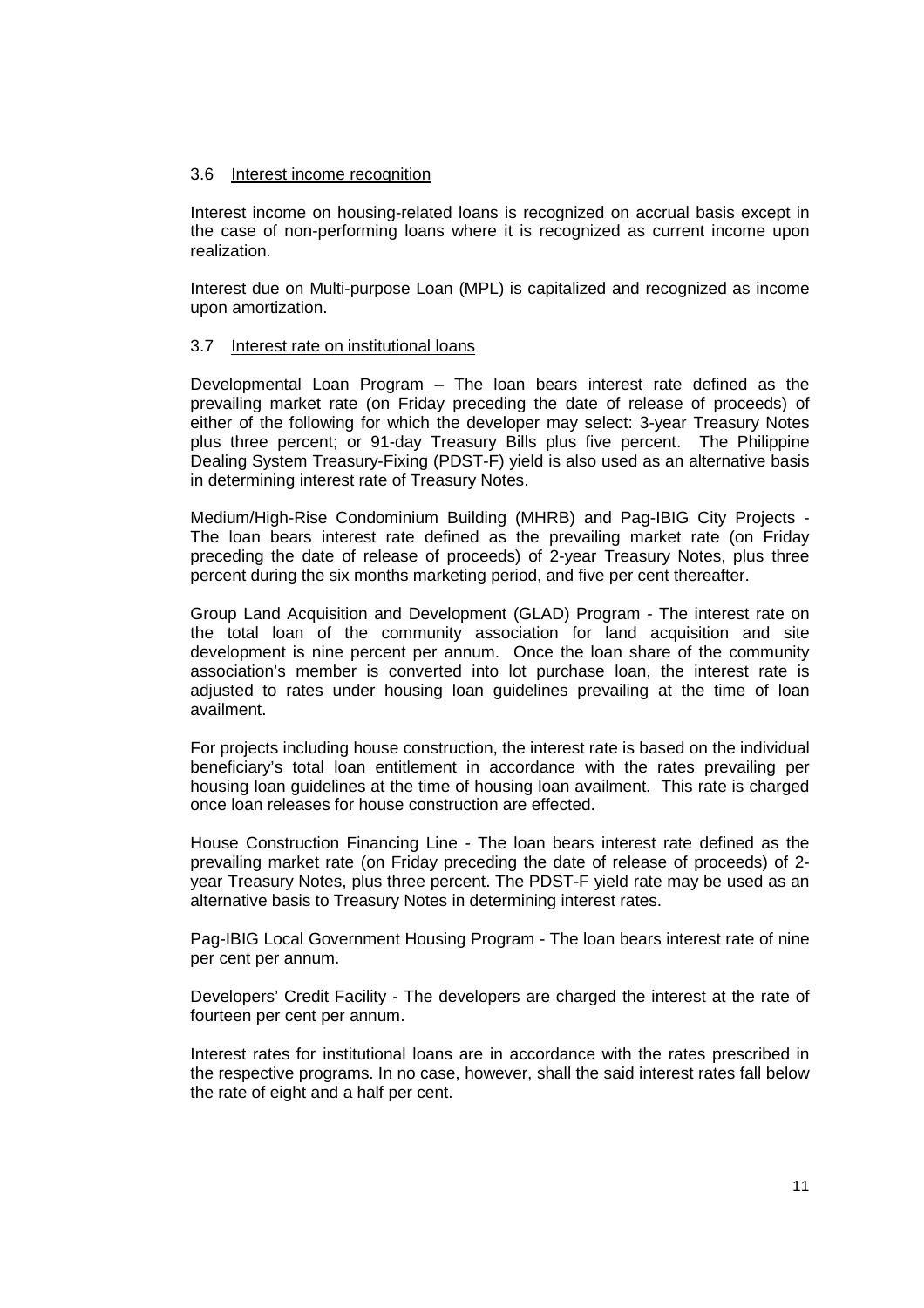### 3.8 Interest rate on housing loans

The prevailing interest rate, in force by virtue of Circular 247, "Amended Guidelines on the Pag-IBIG Fund End-User Home Financing Program" effective April 1, 2009, are as follows:

| <b>Loan Amount</b>          | <b>Interest Rate</b> |
|-----------------------------|----------------------|
| Up to 400,000               | 6%                   |
| Over 400,000 to 750,000     | 7%                   |
| Over 750,000 to 1,000,000   | 8.5%                 |
| Over 1,000,000 to 1,250,000 | 9.5%                 |
| Over 1,250,000 to 2,000,000 | 10.5%                |
| Over 2,000,000 to 3,000,000 | 11.5%                |

HDMF Circular No. 285, "Extended Implementation of the Good Payor Incentive Program", effective June 1, 2010, offers a two per cent (2%) discount or reduction on applicable interest rate for amortizations on housing loans paid on time as well as for accounts with past due amortization from one to six months that were updated until December 31, 2007. Under HDMF Circular No. 290, the policy is effective until May 31, 2012. Pursuant to HDMF Circular No. 280, "Prompt Payment Discount for Updated Housing Loan Accounts That Underwent Loan Term Adjustment", covered accounts shall continue to enjoy the benefits of prompt payment discount should borrowers avail of loan term adjustment, unless rendered ineligible by defaulting on monthly payment.

To provide an affordable housing loan program as well as promote home ownership by extending financial support to beneficiaries, HDMF Circular No. 277, "Amended Guidelines Implementing the Pag-IBIG Interest Subsidy Program for Socialized Housing Loan Borrowers" was issued covering loan take outs from July 1, 2009 to June 30, 2014. Five hundred beneficiaries chosen monthly by raffle draw from among the qualified borrowers shall be entitled to an interest subsidy of one and a half per cent (1.5%) per annum for five years from the due date of first amortization after the raffle draw.

Further, to alleviate the debt burden of members in Region I, II and III, Pag-IBIG Fund implemented HDMF Circular No. 286 "Moratorium on Housing Loan Amortization Payments of HDMF Borrowers in Areas Directly Affected by Typhoon Juan". Member-borrowers with up to date membership contribution as well as short term and housing loan payments at point of application qualified for the three months moratorium covering the period November 2010 to January 2011.

### 3.9 Interest rate on Multi-Purpose Loans

The loan bears interest at the rate of 10.75 per cent per annum for the duration of the loan term.

### 3.10 Foreign currency transactions

Foreign currency transactions are recorded based on the exchange rate on the date of transaction. Exchange rate difference arising from the settlement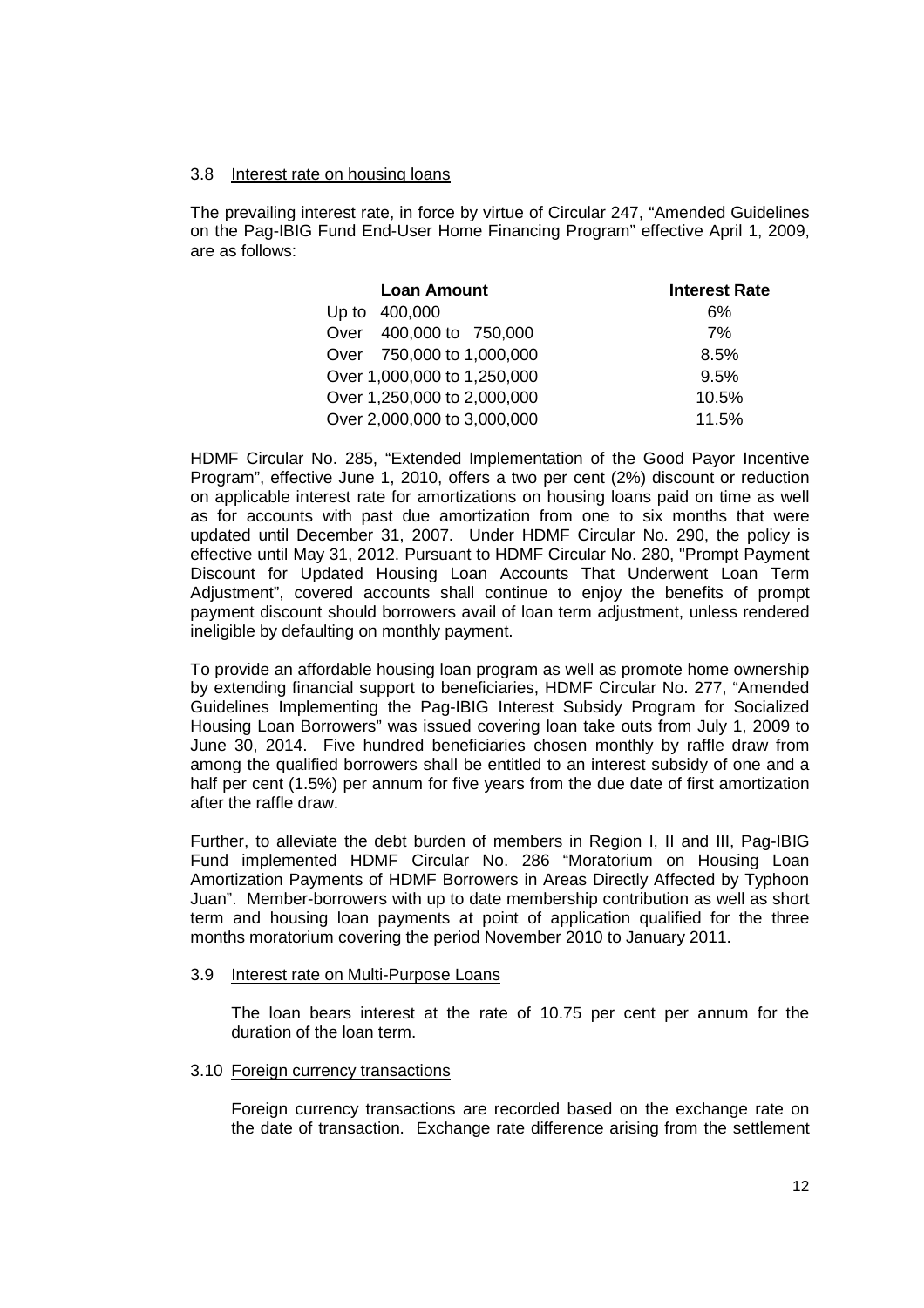of monetary items or from reporting of foreign currency monetary items at rates other than the rate applied in recording the transaction or the rate adopted in previous financial statements are reported in the Statement of Income.

As assets maintained in foreign currencies are revalued, members' equity in foreign currencies are also revalued. Revaluation of accounts in foreign currencies as at year-end was based on the following rates as at December 31, 2010: US\$ 43.885 and CAN\$ 43.8544.

## **4. CASH AND CASH EQUIVALENTS**

This account is composed of the following:

|               | 2010          | 2009<br>(As restated) |
|---------------|---------------|-----------------------|
| Cash on hand  | 253,407,008   | 260,849,649           |
| Cash in banks | 5,476,657,903 | 2,810,983,142         |
|               | 5,730,064,911 | 3,071,832,791         |

## **5. LOANS RECEIVABLE**

This account consists of loans granted under the following programs:

|                                                  | 2010                | 2009             |
|--------------------------------------------------|---------------------|------------------|
|                                                  |                     | (As restated)    |
|                                                  |                     |                  |
| Multi-purpose loans                              | 47,250,758,708      | 47,899,231,895   |
| NHMFC-Unified home lending-<br>restructured loan | 1,991,081,510       | 2,128,176,253    |
| Developers interim financing                     | 1,275,725,864       | 1,078,067,589    |
| Developmental loans                              | 751,481,371         | 741,169,833      |
| Medium-High rise building                        | 572,263,685         | 122,084,386      |
| Loan to National Housing Authority               | 412,500,000         | 412,500,000      |
| Group land acquisition and development           |                     |                  |
| program                                          | 273,126,852         | 282,536,311      |
| Pag-IBIG City                                    | 272,886,795         | 227,637,327      |
| Restructured Ioans-institutional Ioans           | 141,874,886         | 396,601,936      |
| Housing construction facility                    | 117,477,873         | 122,085,650      |
| Loan to local government units                   | 47,617,892          | 49,432,471       |
| Receivable from officers                         | 28,231,202          | 28,367,603       |
| Developers' credit facility                      | 25,523,251          | 25,865,151       |
| Rental housing construction                      | 16,667,582          | 31,399,228       |
| Acquired assets                                  | 6,553,533           | 8,210,492        |
|                                                  | 53, 183, 771, 004   | 53,553,366,125   |
| Current portion                                  | (33, 796, 182, 909) | (28,939,223,134) |
| Non-current portion                              | 19,387,588,095      | 24,614,142,991   |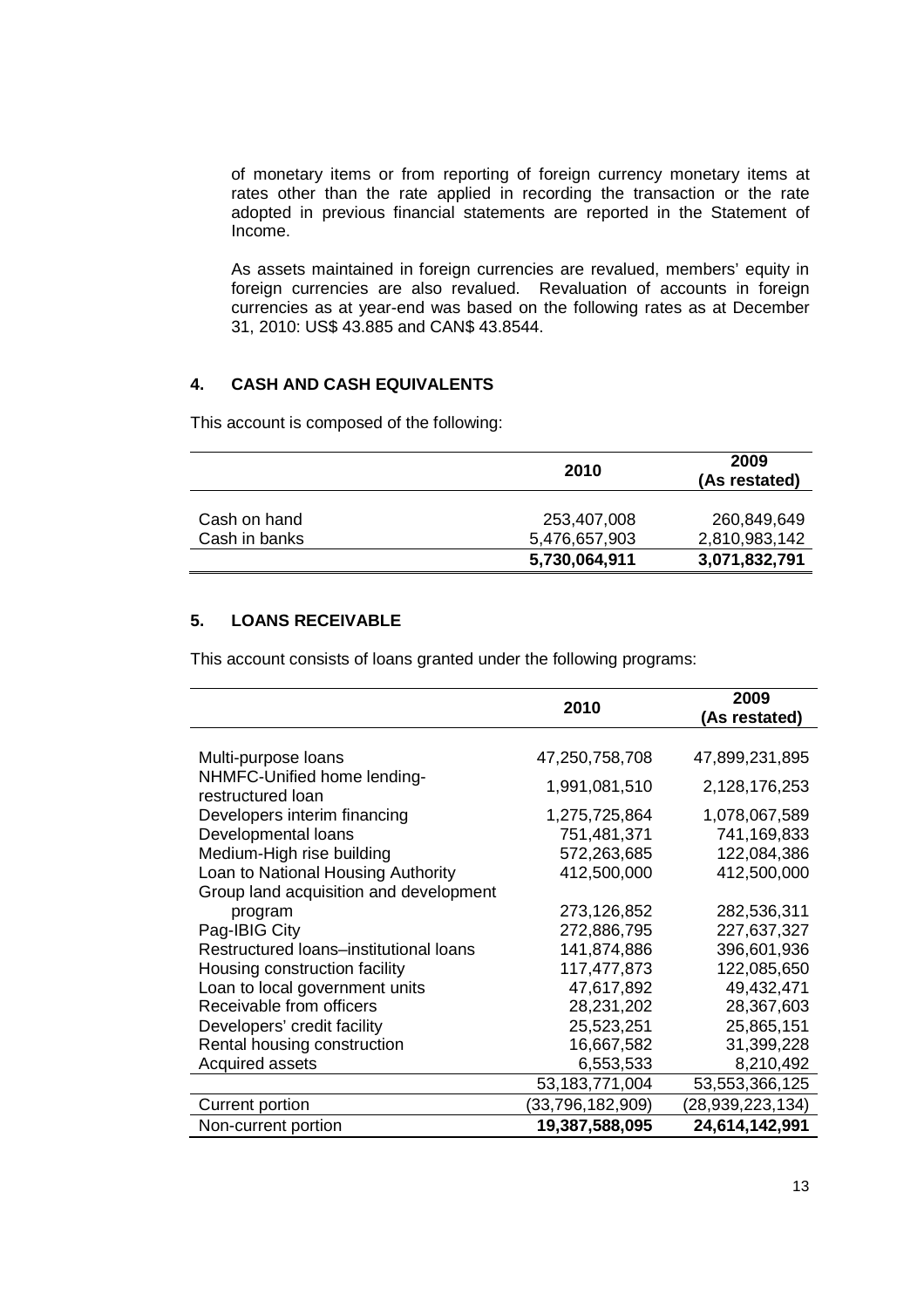| Current portion<br>Allowance for impairment | 33,796,182,909<br>(778, 560, 622) | 28,939,223,134<br>(745, 822, 396) |
|---------------------------------------------|-----------------------------------|-----------------------------------|
| Current portion, net                        | 33,017,622,287                    | 28,193,400,738                    |
|                                             |                                   |                                   |
| Non-current portion                         | 19,387,588,095                    | 24,614,142,991                    |
| Allowance for impairment                    | (219, 987, 802)                   | (255, 911, 712)                   |
| Non-current portion, net                    | 19,167,600,293                    | 24,358,231,279                    |

The Loans Receivable (LR) – Multi-Purpose include Provident Loans and LR-Calamity Loans in the amount of P 124,900 and P 261,194, respectively.

LR – National Home Mortgage Finance Corporation (NHMFC)–Unified Home Lending (UHL)-Restructured Loans (RL) represents the approved loan restructuring per Board Resolution No. 1974 series of 2003 on the loan granted by the Fund to NHMFC under the UHL Program. As at December 31, 2010, loan balance stood at P4,023,379,795, which is inclusive of deferred interest and penalties of P2,032,298,285. For the period January 2003 to December 2010, total payments received, inclusive of the amount of P116,776,721 covered by the offsetting arrangement with NHMFC and P80,741 representing excess payments for Coryville applied to Low-Delinquent accounts, amounted to P3,099,927,417 of which P2,502,534,992 was applied to principal and P 597,392,424 was applied to interest. The total payments also include the proceeds from the sale of high delinquency accounts for P517,465,128.

Current portion of Loans Receivable are those collectible within the next accounting period, inclusive of past due accounts which are immediately due and demandable while the non-current portion is expected to be collected after the succeeding accounting period which includes accounts in good standing and with no payment deficiency.

Past Due portion of Loans Receivable for 2010 and 2009 amounted to P9,189,163,051 and P 6,313,542,331, respectively.

As at December 31, 2010 and December 31, 2009, Allowance for Impairment Loss amounted to P 344,284,165 and P 332,356,868 while Institutional Loans are carried at P 5,898,227,561 and P 5,617,556,135 respectively.

### **6. MORTGAGE CONTRACTS RECEIVABLE**

This account consists of the following:

|                               | 2010                | 2009<br>(As restated) |
|-------------------------------|---------------------|-----------------------|
| Mortgage contracts receivable | 94,501,704,052      | 75,574,891,300        |
| Current portion               | (35, 521, 261, 221) | (26, 523, 736, 152)   |
| Non-current portion           | 58,980,442,831      | 49,051,155,148        |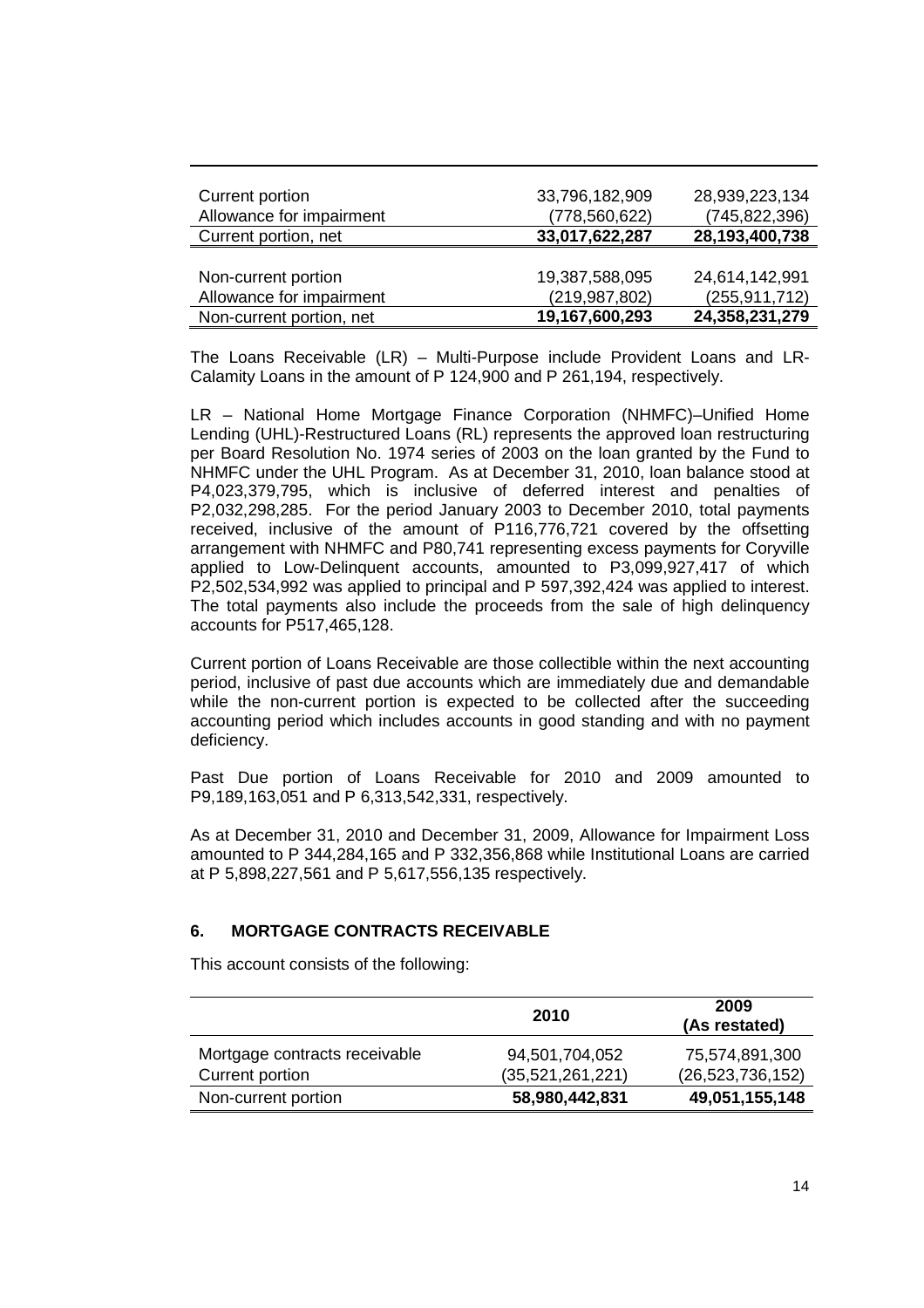| Current portion          | 35,521,261,221  | 26,523,736,152  |
|--------------------------|-----------------|-----------------|
| Allowance for impairment | (5,740,424,059) | (4,485,168,911) |
| Current portion, net     | 29,780,837,162  | 22,038,567,241  |
| Non-current portion      | 58,980,442,831  | 49,051,155,148  |
| Allowance for impairment | (2,060,863,521) | (806, 718, 578) |
| Non-current portion, net | 56,919,579,310  | 48,244,436,570  |

The account represents loans to Pag-IBIG members that are backed-up by real estate mortgages under the various home lending programs of the Fund.

Current portion of Mortgage Contracts Receivable are those collectible within the next accounting period, inclusive of past due accounts which are immediately due and demandable while the non-current portion is expected to be collected after the succeeding accounting period which includes accounts in good standing and with no payment deficiency.

Past Due portion of Mortgage Contracts Receivable for 2010 and 2009 amounted to P 22,725,933,859 and P 18,197,402,600, respectively.

As at December 31, 2010 and December 31, 2009, Allowance for Impairment Loss amounted to P 7,801,287,580 and P 5,291,887,489 while the mortgage portfolio's net book value registered to P 86,700,416,472 and P 70,283,003,811 respectively.

## **7. SALES CONTRACTS RECEIVABLE**

This account consists of the following:

|                            | 2010             | 2009<br>(As restated) |
|----------------------------|------------------|-----------------------|
| Sales contracts receivable | 91,942,825,987   | 86,240,003,503        |
| Current portion            | (23,056,055,632) | (20,018,241,298)      |
| Non-current portion        | 68,886,770,355   | 66,221,762,205        |
| Current portion            | 23,056,055,632   | 20,018,241,298        |
| Allowance for impairment   | (1,992,494,378)  | (2, 150, 115, 043)    |
| Current portion, net       | 21,063,561,254   | 17,868,126,255        |
| Non-current portion        | 68,886,770,355   | 66,221,762,205        |
| Allowance for impairment   | (578,617,301)    | (556,750,349)         |
| Non-current portion, net   | 68,308,153,054   | 65,665,011,856        |

This account has two categories:

Sales Contracts Receivable (SCR) I pertains to high yielding receivables purchased from various developers intended to provide them with liquidity mechanism. The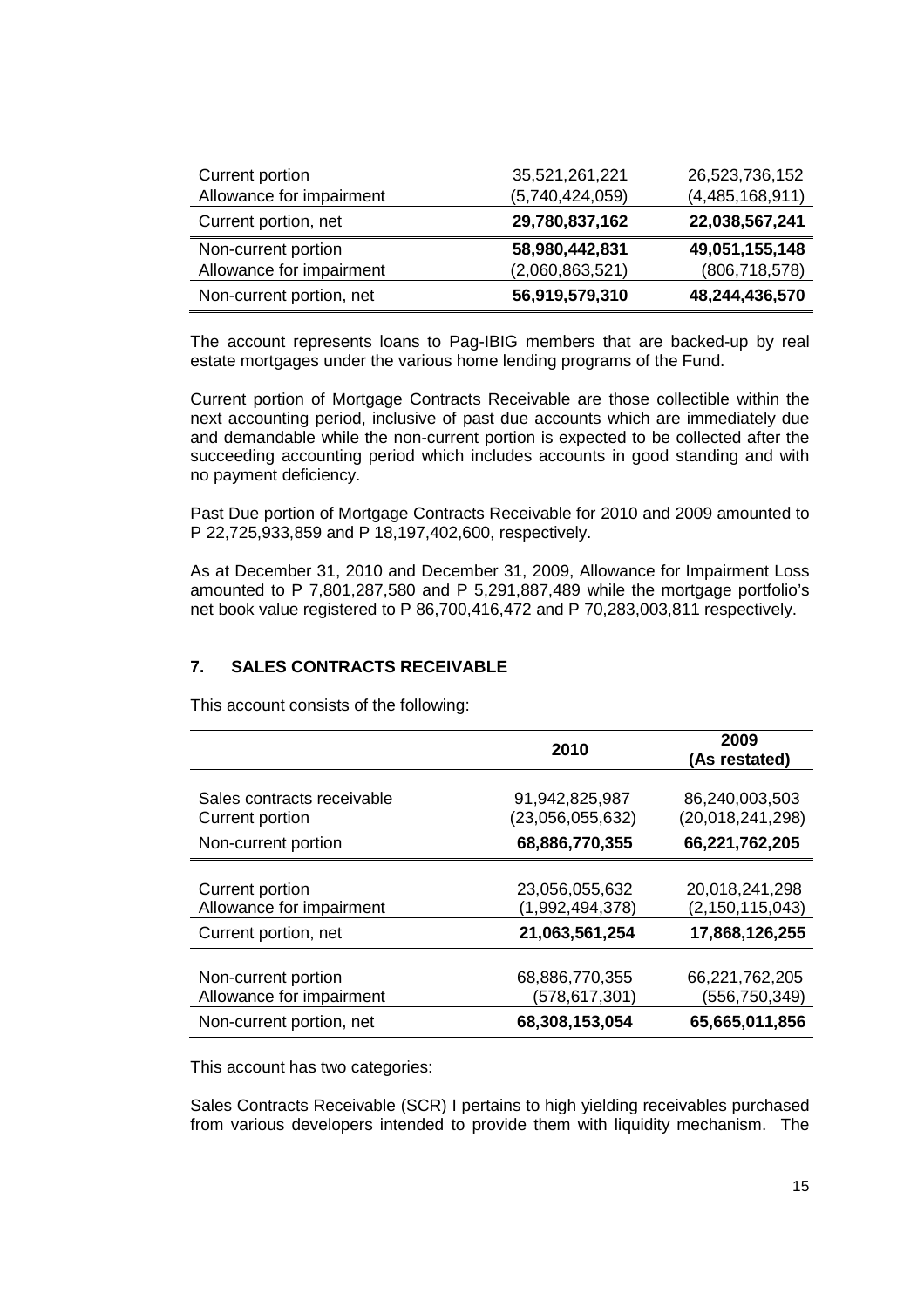purchase is with recourse, substitution, buy-back feature and a cash flow guarantee that ensures full remittance of the monthly interest and principal.

Sales Contract Receivable II consists of receivables from borrowers under the home lending program using the Contract to Sell (CTS) as primary debt instrument.

Current portion of Sales Contracts Receivable are those collectible within the next accounting period, inclusive of past due accounts which are immediately due and demandable while the non-current portion is expected to be collected after the succeeding accounting period which includes accounts in good standing and with no payment deficiency.

Past due portion of Sales Contracts Receivable for CYs 2010 and 2009 amounted to P 14,222,510,753 and P 12,756,894,224, respectively.

As at December 31, 2010 and December 31, 2009, Allowance for Impairment Loss amounted to P 2,571,111,679 and P 2,706,865,392 while the SCR portfolio's net book value registered to P 89,371,714,308 and P 83,533,138,111 respectively.

### **8. ACCOUNTS RECEIVABLE**

|                           | 2010            | 2009<br>(As restated) |
|---------------------------|-----------------|-----------------------|
| Accounts receivable (AR)  |                 |                       |
| <b>Developers</b>         | 6,289,913,735   | 399,046,361           |
| <b>Borrowers</b>          | 789,833,616     | 914,206,253           |
| <b>Employers</b>          | 148,043,005     | 169,922,472           |
| <b>Others</b>             | 103,841,739     | 90,197,904            |
| <b>Brokers</b>            | 39,600,073      |                       |
| Collecting agents         | 37,529,197      | 164,544,756           |
| Other government agencies | 30,341,903      | 12,609,930            |
| Officers and employees    | 10,861,452      | 10,860,135            |
| <b>Banks</b>              | 6,387,826       | 6,466,210             |
| Dividends receivable      |                 | 1,916,627             |
|                           | 7,456,352,546   | 1,769,770,648         |
| Allowance for impairment  | (1,623,918,116) | (80, 471, 727)        |
|                           | 5,832,434,430   | 1,689,298,921         |

This account is composed of the following:

Pursuant to HDMF Circular No. 237 "Revised Omnibus Guidelines Implementing the Pag-IBIG Takeout Mechanism under the Developers' CTS/REM Scheme, accounts subject to buyback shall be lodged to Accounts Receivable (AR) upon issuance of the Notice of Buyback. The buyback provision is the right of recourse of Pag-IBIG Fund against the developer for the latter's (a) breach of warranty to convert the security eligible accounts from CTS to REM and violation of pertinent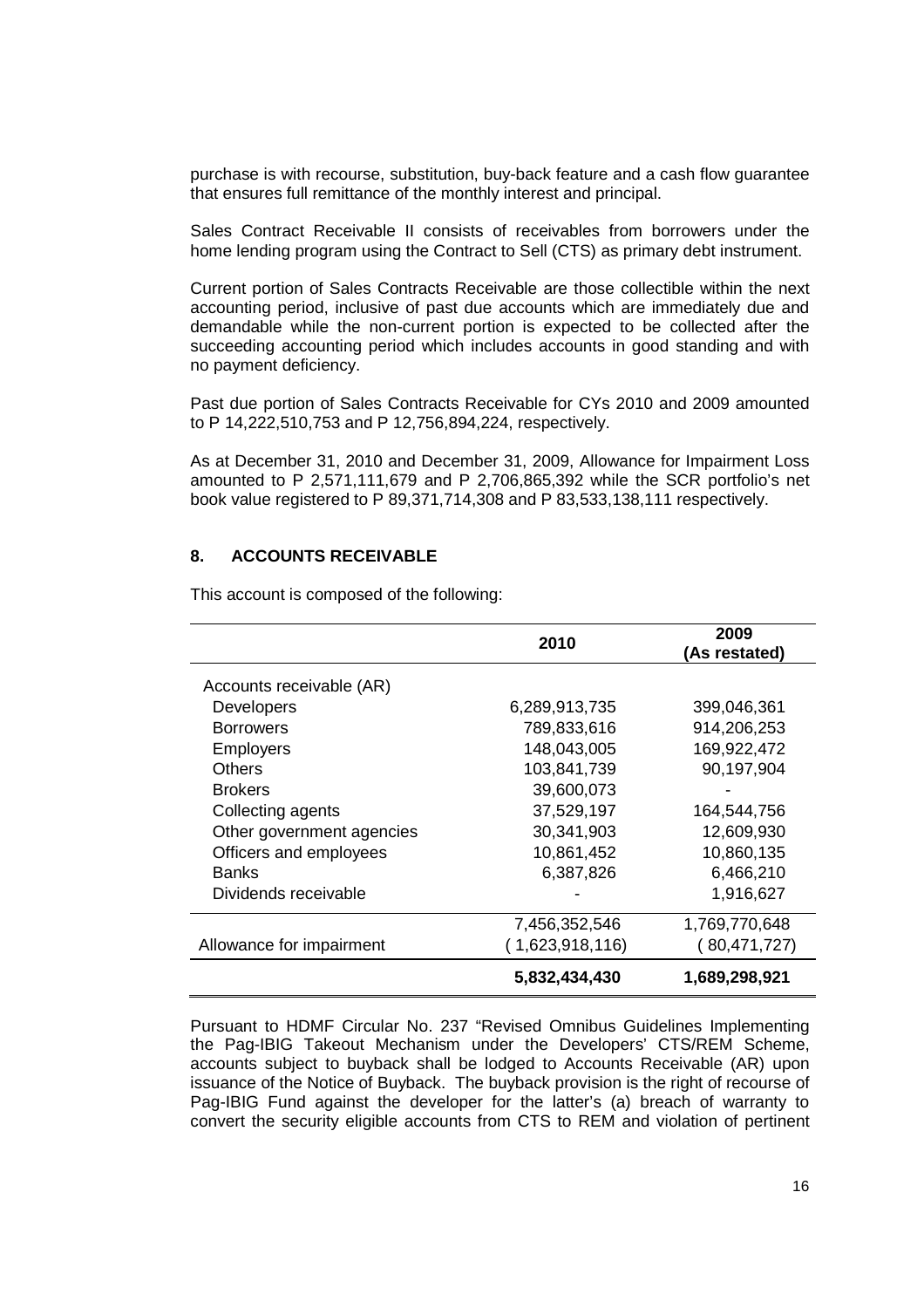laws and applicable Pag-IBIG housing loan guidelines and regulations; and (b) failure to buyback accounts of defaulting borrowers. Default is referred herein as the failure of the borrower to pay any three monthly amortizations.

The AR - Developers include the buyback value of loan accounts in the amount of P2,206,725,666 demandable from Globe Asiatique Realty Holdings Corporation (GARHC) as at December 31, 2010.

As at December 31, 2010 and December 31, 2009, Allowance for Impairment Loss amounted to P 1,623,918,116 and P 80,471,727 respectively.

## **9. OTHER CURRENT ASSETS**

This account consists of the following:

|                  | 2010        | 2009<br>(As restated) |
|------------------|-------------|-----------------------|
| Inventories      | 98,298,101  | 83,914,075            |
| Prepaid expenses | 39,190,883  | 28,688,704            |
| Prepaid tax      | 182,803     | 1,146,680             |
|                  | 137,671,787 | 113,749,459           |

These include inventories such as postage stamps, stationery and office supplies, computer supplies, maintenance materials and supplies, printed forms, medicine/ medical supplies and other stocks of goods which are held for administrative purposes.

The Prepaid expenses include prepayments expected to benefit the Fund at a future period but not beyond one year, to be amortized monthly.

## **10. INVESTMENTS**

The account is composed of the following:

|                                                              | 2010                          | 2009<br>(As restated)         |
|--------------------------------------------------------------|-------------------------------|-------------------------------|
| Held to maturity                                             |                               |                               |
| Investment in government securities                          | 158,492,323                   | 462,861,125                   |
| Time deposit                                                 | 162,898,940                   | 2,425,213,703                 |
| <b>Current Portion</b>                                       | 321,391,263                   | 2,888,074,828                 |
| Held for trading<br>Available for sale                       | 231,383,932                   |                               |
| Bonds and other debt investments<br><b>Equity securities</b> | 20,192,794,626<br>177,585,874 | 17,678,392,067<br>335,550,799 |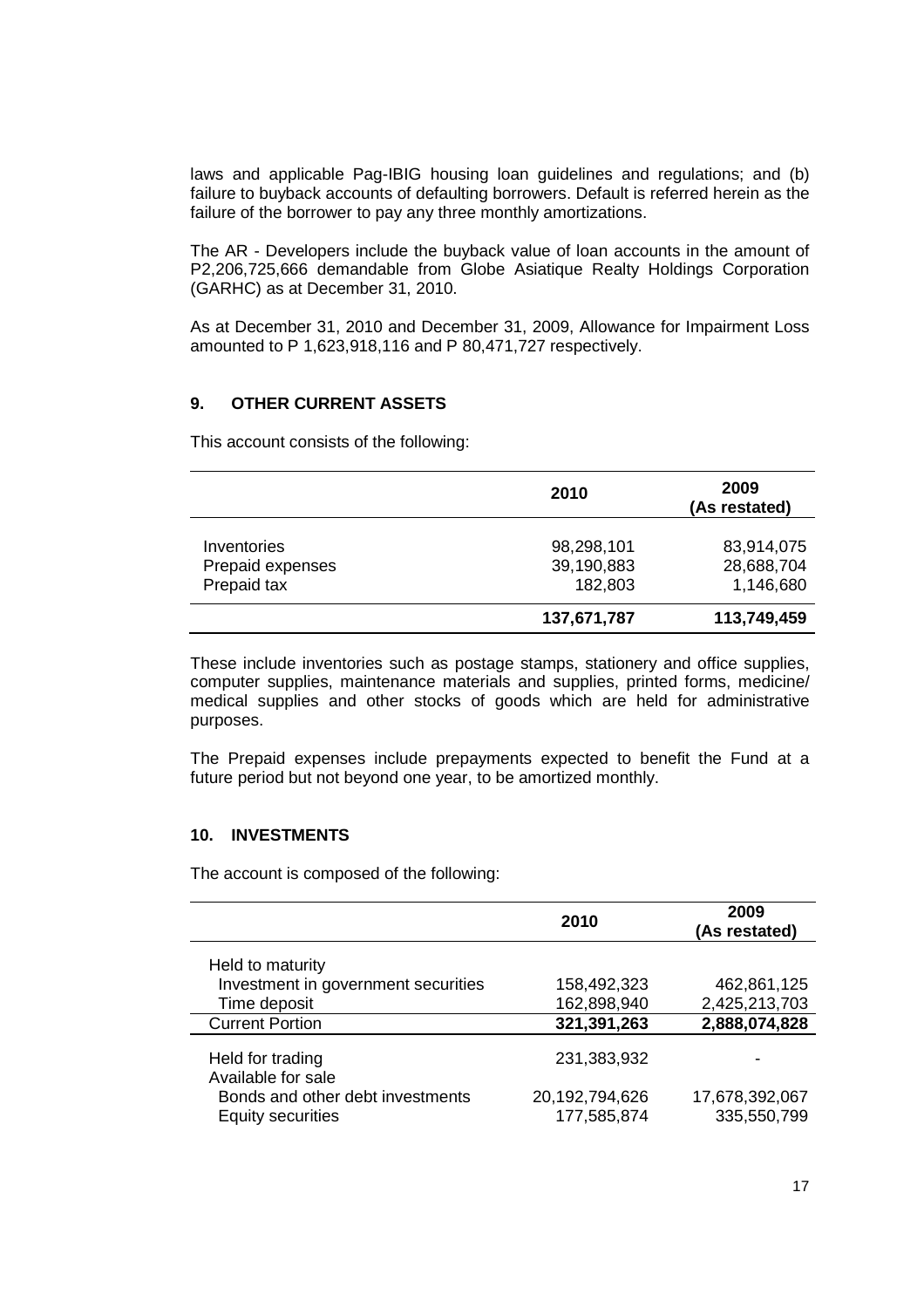| <b>Non-Current Portion</b>                                                                                     | 20,963,778,991 | 18,307,004,983 |
|----------------------------------------------------------------------------------------------------------------|----------------|----------------|
| Less: Allowance for temporary decline<br>in market value of investment in non-<br>marketable equity securities | (3, 115, 064)  | (77,666,568)   |
|                                                                                                                | 20,966,894,055 | 18,384,671,551 |
| Joint venture                                                                                                  | 12,955,220     | 16,890,862     |
| Investment property                                                                                            | 302,632,050    | 302,632,050    |
| debt classified as loans                                                                                       | 49,542.353     | 51,205,773     |
| Loans and receivables - unquoted                                                                               |                |                |

Effective July 31, 2010 investments were reclassified in accordance with IFRS categorization. However, adjustments to principal value due to shift in amortization of premium/discounts from Straight Line to Effective Interest Rate (EIR) computations, Mark-to-market valuation and impairment of Debt and Equity Securities and other activities towards full implementation of IFRS will be by end of year 2011.

Likewise, adjustments for the decline in market value of unquoted securities are lodged to Temporary Decline in Non-Marketable Equity Securities (INMES) with a corresponding set-up of allowance reflected in the Statement of Changes in Net Worth.

#### **Held to Maturity – Investment in Government Securities**

Investments in Government Securities under Hold-out Agreement (HOA) are categorized as follows:

a. Under Escrow Agreement

On February 11, 2010, Government Securities with initial Face Value of P1.056B was transferred from the Bureau of Treasury- Registry of Scripless Securities (BTr-Ross) account of Pag-IBIG Fund into BTr-Ross of Land Bank of the Philippines-Trust Banking Group (LBP- TBG) by way of Sans Consideration. This serves as deposit requirement to the Escrow Account No. 36218 TA 01 under the Escrow Agreement dated February 3, 2010, executed by and among the Pag-IBIG Fund, Rizal Commercial Banking Corporation (RCBC), Land Bank of the Philippines-Trust Banking Group (LBP –TBG), and Globe Asiatique Realty Holdings Corporation (GARHC) for its G.A. Sky Suites Project. All coupon payments, proceeds and income realized from investment/re-investment thereof from lodgment date shall be credited to the Escrow Account. On December 3, 2010, a notice of termination was issued to LBP-TBG to terminate the Escrow Account No. 36218 TA 01 under the said agreement. However, the LBP will only terminate the Escrow Agreement and execute transfer instructions upon payment of escrow fees. As at December 31, 2010, escrow fees amounting to P 1,922,750 remains unpaid by GARHC. Pag-IBIG Fund is still negotiating with LBP on the termination of the Escrow Agreement sans payment by GARHC.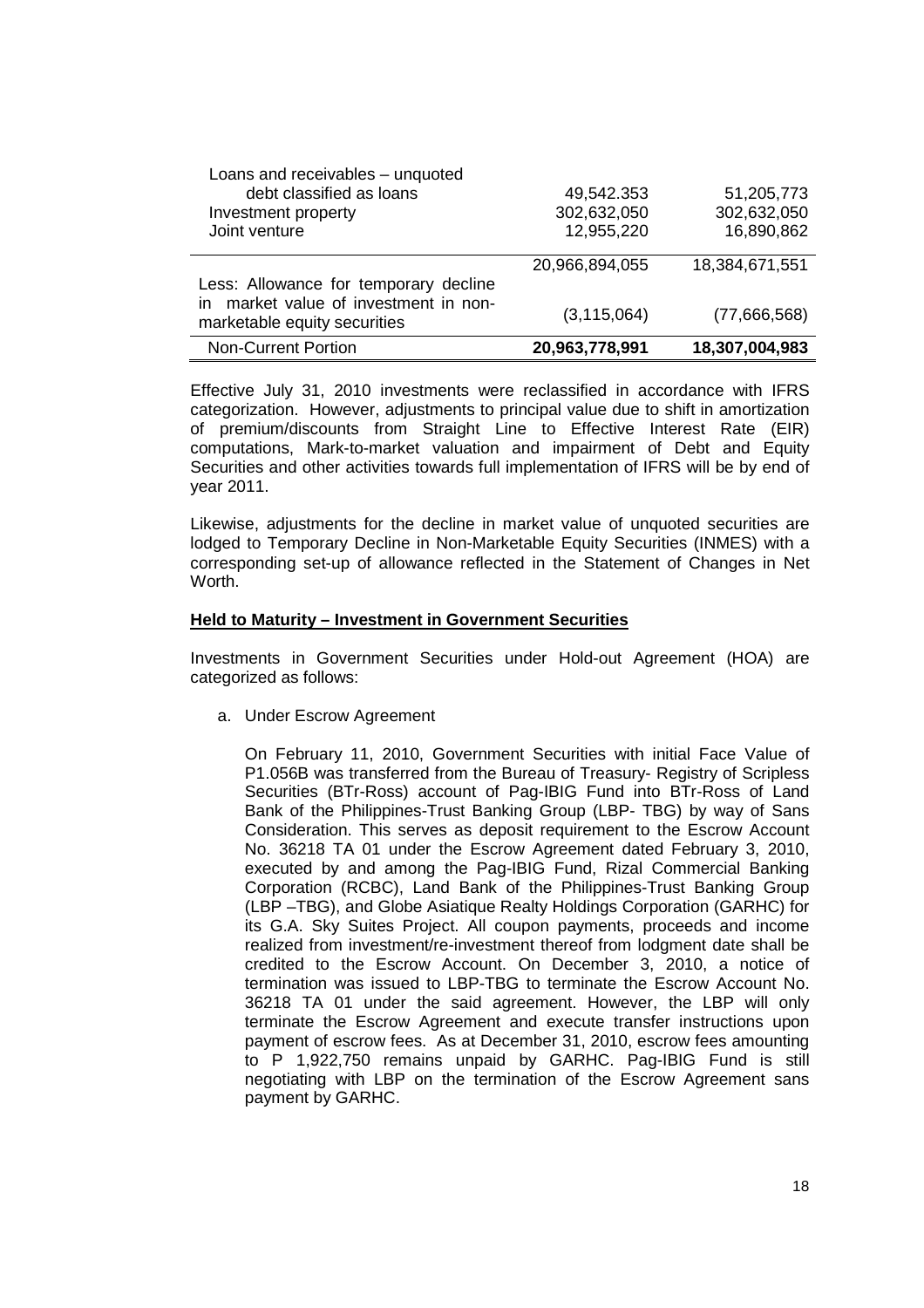b. Under Pledge for Domestic Stand-by Letters of Credit (DSLCs)

Government Securities categorized as Available For Sale (8-75-831) with a total Face Value of P 1.850B lodged to the RoSS Account of Pag-IBIG Fund with BTr-RoSS were assigned to LBP by way of pledge transaction as collateral to the DSLC issued by LBP-Public Sector Unit for various developers. These are covered by Memoranda of Agreement executed with the developers, and Deeds of Assignment on Government Securities by and between Pag-IBIG Fund and LBP.

### **Held for Trading and Available for Sale – Bonds and Other Debt Instruments**

Investments in Bonds and Other Debt Instruments are carried at cost.

These include investments in Treasury Bonds/Notes issued by the Bureau of the Treasury and bonds issued by other government agencies as well as investments in dollar denominated bonds issued by the Republic of the Philippines and other Philippine corporations. Further, these are classified as either Held for Trading or Available for Sale.

Cost of bonds and other debt instruments sold are accounted for using the specific identification method.

### **Available for Sale – Equity Securities**

#### Investments in Stocks

Investments in Stocks are carried at the lower of cost or market value. The market value of the stocks are computed every end of the month. If the market value is less than the cost, the difference is treated as temporary decline in the market value of non-current equity securities and is presented as reduction in Net Worth.

These include investments in shares of stocks of listed companies in the Philippine Stock Exchange.

Cost of stocks sold is computed using the weighted average cost method.

### Investment in Mutual Fund

Investment in Mutual Fund is carried at the lower of cost or market value - Net Asset Value (NAV). If the NAV computed every end of the month is less than the cost, the difference is treated as temporary decline in the market value of non-current equity securities and is presented as reduction in Net Worth. Investment in Mutual Fund represents investment in Kabuhayan Mutual Fund issued by the Mutual Fund Company of the Philippines, Inc., incorporated on December 7, 1995, operated and managed by the Mutual Fund Management Company of the Philippines, Inc. It is an open-end investment company with shares offered primarily to Filipinos where the Pag-IBIG Fund is one of the original investors.

The Kabuhayan Mutual Fund is a balance fund which provides moderate risk and returns through investments in equity and fixed income securities of Philippine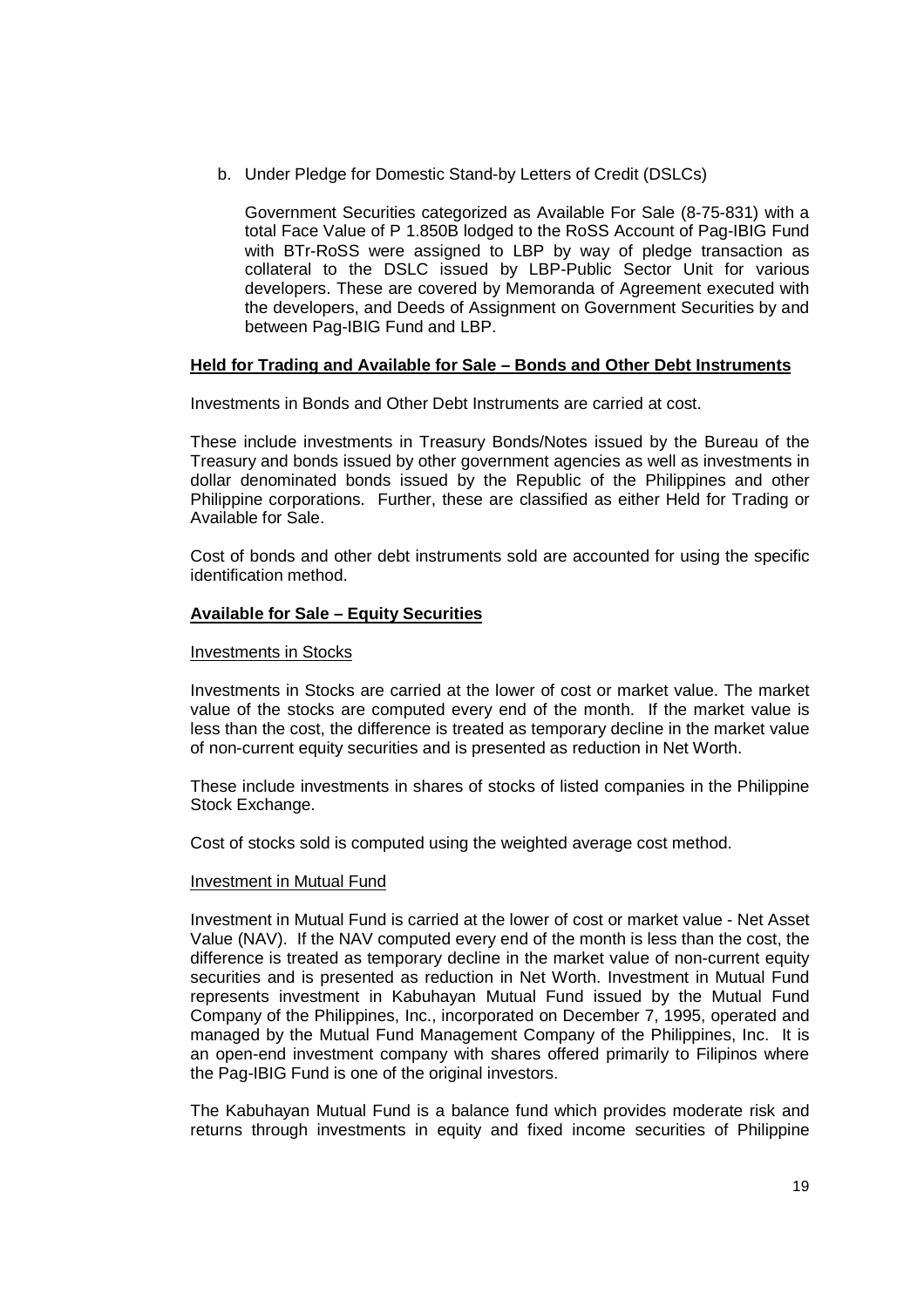companies and debt obligations of the Republic of the Philippines and its instrumentalities.

### **Investment Property**

The Investment Property is located at the Manila Harbour Central Business District, Tondo, Manila. It consists of 18 lots with a total area of 17,293.26 sq. m. which is held for rental yields and capital appreciation. The property is carried at the conversion cost in December 1996 at P17,500 per sq. m. or a total of P302,632,050 as approved under Board Resolution No. 1234 of Series of 1996.

In 2010, the Committee on Manila Harbour Centre has requested for the appraisal by two independent appraisers for the purpose of determining the new minimum rental rates. The lots were appraised by Professional Asset Valuers Inc. and Royal Asia Appraisal Corporation at total appraised values of P344,320,575 and P221,240,196, respectively. Pag-IBIG Fund shall present the property at fair values upon full adoption of the IFRS.

As at December 31, 2010, 10 lots covering 11,661.24 sq. m. or 67.43 per cent are on lease while the remaining eight lots covering 5,632.02 sq. m. or 32.57 per cent are available for lease. The Term of Reference is being revised in preparation for public bidding to prospective lessees.

Rental Income for 2010 amounted to P4,842,033, exclusive of Value Added Tax while expenses incurred on occupied lots which generated income included real estate taxes in the amount of P1,242,113.

Real estate taxes pertaining to the unoccupied portion which did not generate income amounted to P647,849. Locator's fee of P1.00 per square meter accrued on the property and is payable to the Property Manager. Locator's fee accruing for the duration of lease is payable by the lessee.

### **11. ITEMS UNDER LITIGATION**

As at December 31, 2010 and December 21, 2009, the account had the following balances:

|                          | 2010                             | 2009<br>(As restated)            |
|--------------------------|----------------------------------|----------------------------------|
| Items under litigation   | 14,715,320,947                   | 15,392,626,289                   |
| Allowance for impairment | (6,710,352,178)<br>8,004,968,769 | (6,844,985,265)<br>8,547,641,024 |

These are past due housing loan accounts for which settlement are pursued through foreclosure proceedings, triggered by the filing of the Petition for Extra Judicial Foreclosure. The amount represents the outstanding principal balance and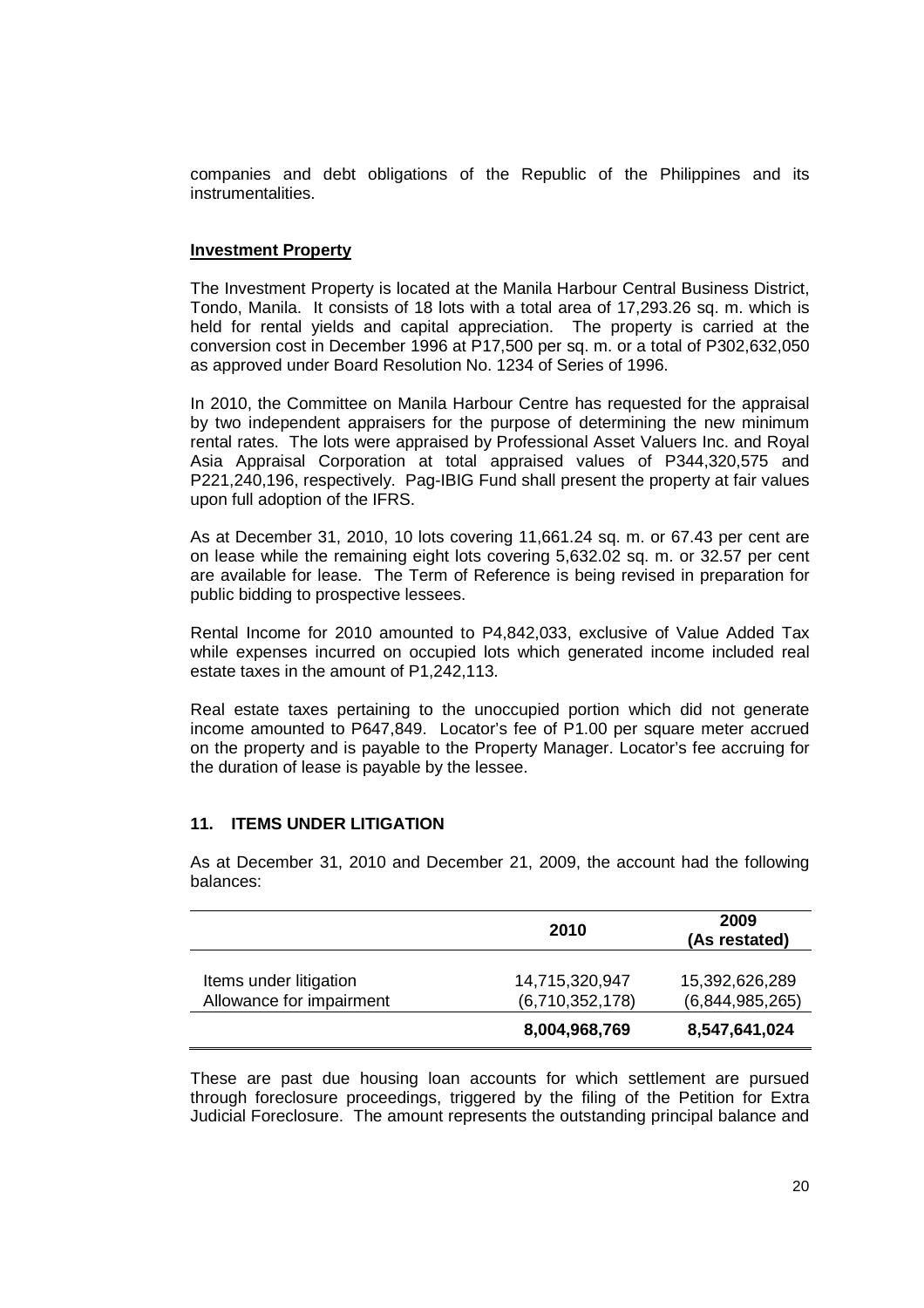booked accrued interests of past due housing loan receivables classified as Items Under Litigation. Foreclosure/litigation expenses are recorded as outright expenses, while the documentary stamp tax, and Capital Gains Tax related to foreclosure are capitalized. Foreclosure expenses are collected and recouped from the borrowers upon redemption of foreclosed properties or availment of the loan restructuring program.

As at December 31, 2010 and December 31, 2009, Allowance for Impairment Loss amounted to P 6,710,352,178 and P 6,844,985,265 respectively.

### **12. REAL AND OTHER PROPERTIES ACQUIRED (ROPA)**

As at December 31, 2010 and December 31, 2009, the account had the following balances:

|                          | 2010            | 2009<br>(As restated) |  |
|--------------------------|-----------------|-----------------------|--|
|                          |                 |                       |  |
| <b>ROPA</b>              | 8,202,866,767   | 8,434,840,066         |  |
| Allowance for impairment | (2,534,062,646) | (2,580,457,307)       |  |
|                          | 5,668,804,121   | 5,854,382,759         |  |

ROPA consisting of 35,309 accounts pertain to assets acquired through foreclosure or dacion en pago, the titles of which were consolidated in the name of Pag-IBIG Fund and through cancellation of Contract-to-Sell of accounts lodged in Sales Contracts Receivable due to default in payment of the monthly installment.

These assets are recorded after consolidation of title in favor of HDMF or Cancellation of Contract to Sell, based on the book value or appraised value, whichever is lower. Book value pertains to the outstanding principal balance, recorded accrued interest, documentary stamps, and capital gains tax. For cases where appraised value is lower than the book value, a loss is recognized for the difference by debiting the Loss on Foreclosure account. Where the carrying amount of the asset exceeds its recoverable amount, the asset is considered impaired and is written down to its recoverable amount.

As at December 31, 2010 and December 31, 2009 impairment totaled to P2,534,062,646 and P 2,580,457,307, respectively.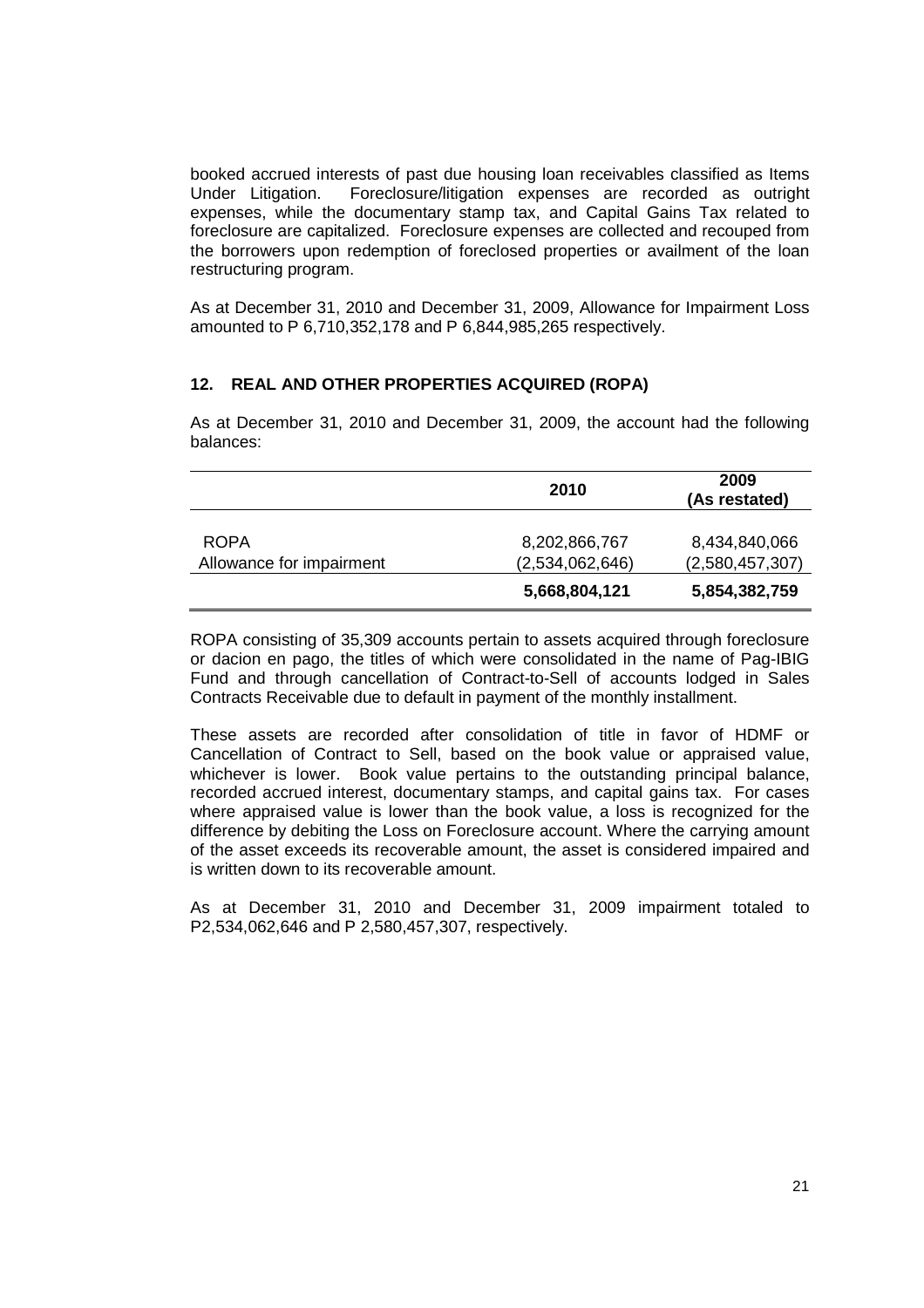### **13. PROPERTY AND EQUIPMENT**

This account consists of the following:

|                                              | Land, Building<br>and<br><b>Improvements</b> | Transportation,<br>Furniture,<br>Fixtures,<br>Equipments, IT,<br><b>Miscellaneous</b><br>Assets, Books | Leasehold<br><b>Rights and</b><br><b>Improvements</b> | Total           |
|----------------------------------------------|----------------------------------------------|--------------------------------------------------------------------------------------------------------|-------------------------------------------------------|-----------------|
| Cost                                         |                                              |                                                                                                        |                                                       |                 |
| January 1, 2010                              | 1,268,361,838                                | 2,107,088,008                                                                                          | 57,790,510                                            | 3,433,240,356   |
| Addition<br>Restatements/                    | 3,754,256                                    | 241,243,570                                                                                            | 8,389,247                                             | 253,387,073     |
| Adjustments                                  | (219, 737)                                   | (30, 925)                                                                                              | (1, 132, 512)                                         | (1,383,174)     |
| Disposal                                     | (2,626,311)                                  | (166,921,511)                                                                                          | (63,315)                                              | (169,611,137)   |
| December 31, 2010                            | 1,269,270,046                                | 2,181,379,142                                                                                          | 64,983,930                                            | 3,515,633,118   |
| Accumulated<br>Depreciation                  |                                              |                                                                                                        |                                                       |                 |
| January 1, 2010                              | 448,572,614                                  | 1,328,586,496                                                                                          | 32,665,180                                            | 1,809,824,290   |
| Restatements/<br>Adjustments                 | (285, 602)                                   | (7,874,930)                                                                                            | (225)                                                 | (8, 160, 757)   |
| Depreciation                                 | 44,868,674                                   | 211,869,419                                                                                            | 6,839,173                                             | 263,577,266     |
| Disposal                                     |                                              | (150,253,483)                                                                                          | (63, 315)                                             | (150, 316, 798) |
| December 31, 2010                            | 493,155,686                                  | 1,382,327,502                                                                                          | 39,440,813                                            | 1,914,924,001   |
| <b>Net Book Value -</b>                      |                                              |                                                                                                        |                                                       |                 |
| December 31, 2010                            | 776,114,360                                  | 799,051,640                                                                                            | 25,543,117                                            | 1,600,709,117   |
| <b>Net Book Value -</b><br>December 31, 2009 | 819,789,224                                  | 778,501,512                                                                                            | 25,125,330                                            | 1,623,416,066   |

Restatements/adjustments refer to reclassification of previous years' transactions which include transfer of Property and Equipment from one branch to another, head office to other branches or vice versa.

## **14. OTHER ASSETS**

This account is comprised of the following:

|                                                                                                                                                                    | 2010                                             | 2009<br>(As restated)                            |
|--------------------------------------------------------------------------------------------------------------------------------------------------------------------|--------------------------------------------------|--------------------------------------------------|
| Rental and other guarantee deposits<br>Other deferred charges<br>Stocks/securities of service enterprises<br>Contingent assets<br>Claims from accountable officers | 50,593,318<br>20,383,563<br>1,159,390<br>423,589 | 48,416,231<br>28,927,160<br>1,153,631<br>423,589 |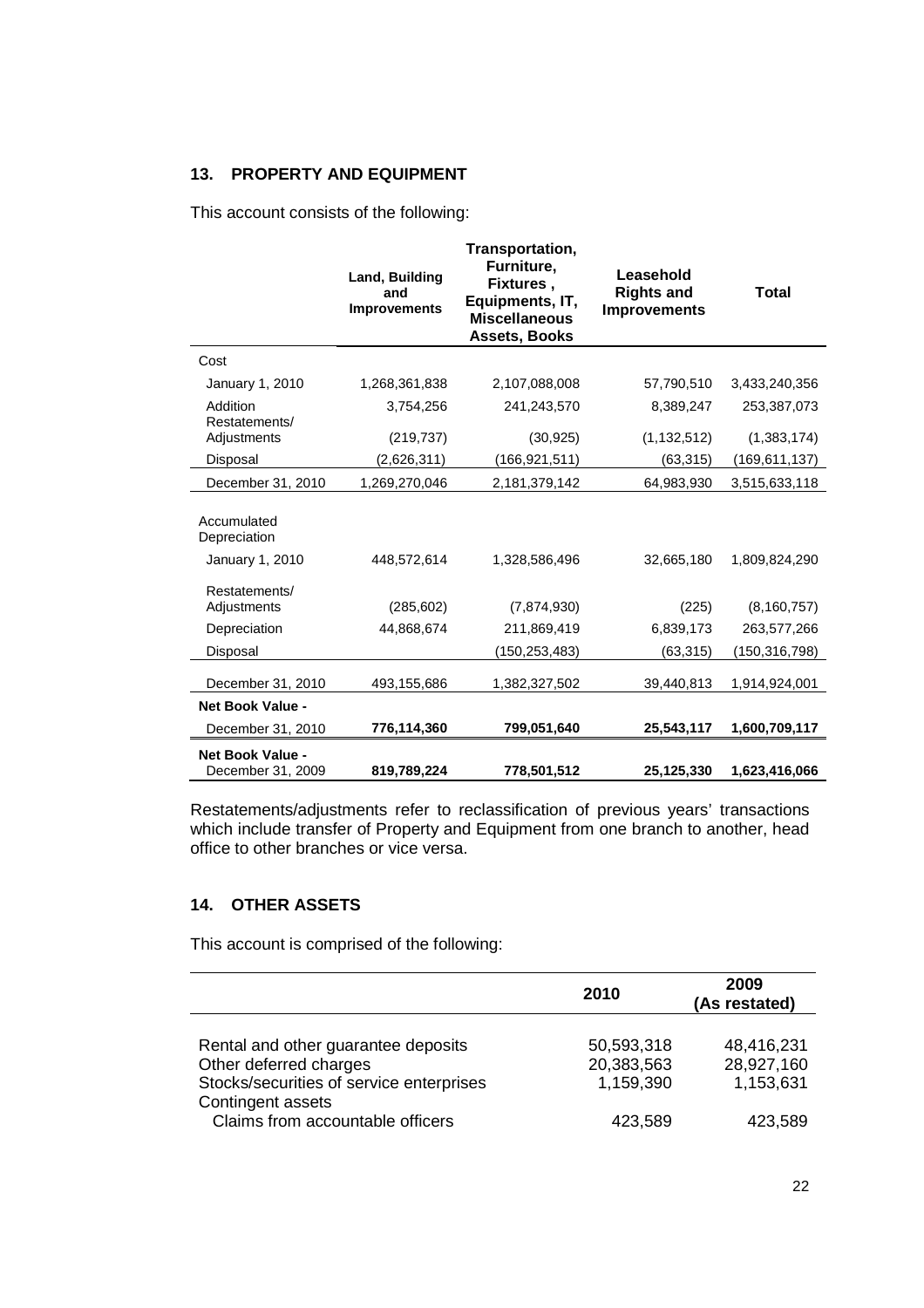|                                 | 73,168,029 | 79,536,876 |
|---------------------------------|------------|------------|
| Miscellaneous                   | 142.465    | 148,361    |
| Claims from disallowed payments | 465.704    | 467.904    |

These are assets of the Fund which are relatively small in value combined into a single category rather than listing each item separately. These include deposits subject to refund, made to secure or guaranty compliance with certain requirements in a transaction engaged by the Pag-IBIG Fund. These also cover advance payment for expenses which remain unconsumed or unutilized at the end of the accounting period which cannot be classified under the specific asset accounts.

### **15. ALLOWANCE FOR IMPAIRMENT LOSSES**

Movements in the allowance for impairment losses are as follows:

|                                         | 2010            | 2009             |
|-----------------------------------------|-----------------|------------------|
|                                         |                 | (As restated)    |
| Balance, January 1,2010                 |                 |                  |
| Loans receivable                        | 1,001,734,108   | 835, 156, 268    |
| Mortgage contracts receivable           | 5,291,887,489   | 2,588,500,165    |
| Sales contract receivable               | 2,706,865,392   | 2,266,611,610    |
| Accrued interest receivable             | 542,721,900     | 441,371,527      |
| Accounts receivable                     | 80,471,727      | 17,991,283       |
| Items under litigation                  | 6,844,985,265   | 3, 164, 335, 042 |
| Real and other properties acquired      | 2,580,457,307   | 1,802,124,653    |
|                                         |                 |                  |
|                                         | 19,049,123,188  | 11,116,090,548   |
| Provisions (recoveries) during the year |                 |                  |
| Loans receivable                        | (3, 185, 684)   | 128,333,302      |
| Mortgage contracts receivable           | 2,509,400,091   | 629,142,286      |
| Sales contract receivable               | (135, 753, 713) | 953,025,277      |
| Accrued interest receivable             | 36,144,921      | 101,350,373      |
| Accounts receivable                     | 1,543,446,389   | 62,480,444       |
| Items under litigation                  | (134, 633, 087) | (86, 637, 766)   |
| Real and other properties acquired      | (46, 394, 661)  | (115, 156, 639)  |
|                                         |                 |                  |
|                                         | 3,769,024,256   | 1,672,537,277    |
| Provisions (recoveries) charged to      |                 |                  |
| Retained earnings                       |                 |                  |
| Loans receivable                        |                 | 38,244,538       |
| Mortgage contracts receivable           |                 | 2,074,245,038    |
| Sales contract receivable               |                 | (512, 771, 495)  |
| Items under litigation                  |                 | 3,767,287,989    |
| Real and other properties acquired      |                 | 893,489,293      |
|                                         |                 | 6,260,495,363    |
|                                         |                 |                  |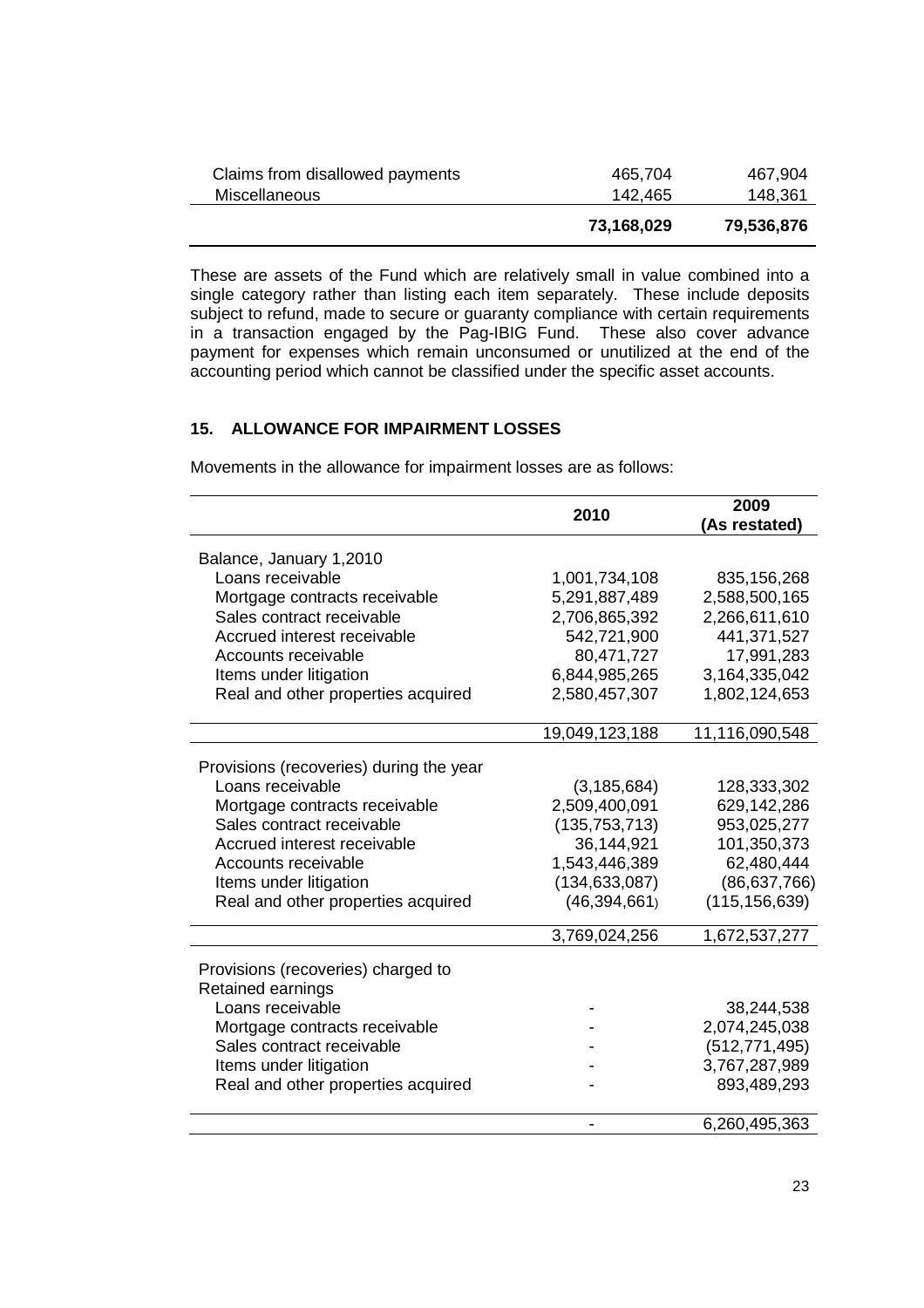|                                        | 22,818,147,444 | 19,049,123,188 |
|----------------------------------------|----------------|----------------|
| (Note 12)                              |                |                |
| Real and other properties acquired     | 2,534,062,646  | 2,580,457,307  |
| Items under litigation (Note 11)       | 6,710,352,178  | 6,844,985,265  |
| Accounts receivable (Note 8)           | 1,623,918,116  | 80,471,727     |
| Accrued interest receivable            | 578,866,821    | 542,721,900    |
| Sales contract receivable (Note 7)     | 2,571,111,679  | 2,706,865,392  |
| Mortgage contracts receivable (Note 6) | 7,801,287,580  | 5,291,887,489  |
| Loans receivable (Note 5)              | 998,548,424    | 1,001,734,108  |
| Balance, December 31, 2010             |                |                |

The movements in allowance for impairment losses for short term and housing loan receivables by class are as follows:

|                                                                  |                                  | 2010                   |               |                                  | 2009 As restated              |               |
|------------------------------------------------------------------|----------------------------------|------------------------|---------------|----------------------------------|-------------------------------|---------------|
|                                                                  | Multi<br><b>Purpose</b><br>Loans | Institutional<br>Loans | Total         | Multi<br><b>Purpose</b><br>Loans | <b>Institutional</b><br>Loans | Total         |
| January 1,<br>2010                                               | 669,377,240                      | 332,356,868            | 1,001,734,108 | 567,785,831                      | 267,370,437                   | 835,156,268   |
| Provisions<br>(recoveries)<br>during the<br>year                 | (15, 112, 981)                   | 11,927,297             | (3, 185, 684) | 101,591,409                      | 26,741,893                    | 128,333,302   |
| Provisions<br>(recoveries)<br>charged to<br>Retained<br>Earnings |                                  |                        |               |                                  | 38,244,538                    | 38,244,538    |
| December                                                         | 654,264,259                      | 344,284,165            | 998,548,424   | 669,377,240                      | 332,356,868                   | 1,001,734,108 |

31, 2010

|                                                                  |                                            | 2010                                           |                |                                                   | 2009 As restated                               |               |  |
|------------------------------------------------------------------|--------------------------------------------|------------------------------------------------|----------------|---------------------------------------------------|------------------------------------------------|---------------|--|
|                                                                  | Mortgage<br><b>Contracts</b><br>Receivable | <b>Sales</b><br><b>Contracts</b><br>Receivable | Total          | Mortgage<br><b>Contracts</b><br><b>Receivable</b> | <b>Sales</b><br><b>Contracts</b><br>Receivable | Total         |  |
| January 1,<br>2010                                               | 5,291,887,489                              | 2,706,865,392                                  | 7,998,752,881  | 2,588,500,165                                     | 2,266,611,610                                  | 4,855,111,775 |  |
| Provisions<br>(recoveries)<br>during the<br>year                 | 2,509,400,091                              | (135, 753, 713)                                | 2,373,646,378  | 629,142,286                                       | 953,025,277                                    | 1,582,167,563 |  |
| Provisions<br>(recoveries)<br>charged to<br>Retained<br>Earnings |                                            |                                                |                | 2,074,245,038                                     | (512,771,495)                                  | 1,561,473,543 |  |
| December<br>31, 2010                                             | 7,801,287,580                              | 2,571,111,679                                  | 10,372,399,259 | 5,291,887,489                                     | 2,706,865,392                                  | 7,998,752,881 |  |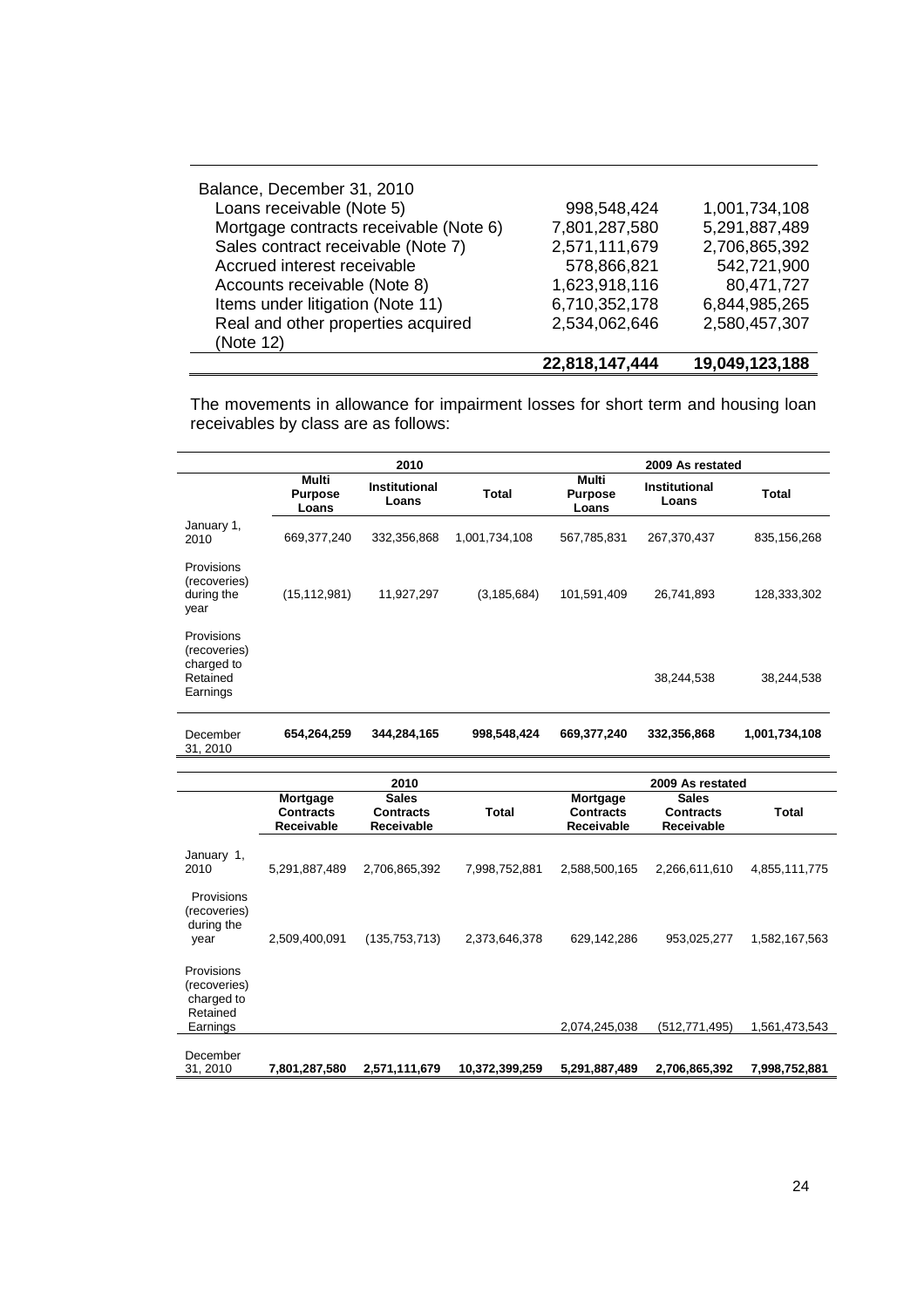## **16. ACCOUNTS PAYABLE AND ACCRUED EXPENSES**

This account consists of the following:

|                  | 2010           | 2009<br>(As restated) |
|------------------|----------------|-----------------------|
| Accounts payable | 14,036,703,185 | 9,604,815,630         |
| Accrued expenses | 2,439,834,024  | 1,981,838,163         |
|                  | 16,476,537,209 | 11,586,653,793        |

Accounts payable includes the reclassified Members' Equity in the amount of P6,972,820,086 representing Members' Total Accumulated Value which have reached the 20 year maturity at December 31, 2010 but have not been withdrawn and also those that will reach the 20 year maturity by 2011.

Likewise, a total amount of P3,296,038,388 was provided for under Accounts Payable for 2009, thereby restating the amount from P6,608,777,242 to P9,604,815,630.

Accrued expenses are operating expenses already incurred as at year end but have not yet been paid. The substantial increase in 2010 covers the accrual for retirement pay of Pag-IBIG Fund Officers and Employees in the amount of P239,250,657.

## **17. OTHER CURRENT LIABILITIES**

Details of this account are as follows:

|                           | 2010          | 2009<br>(As restated) |
|---------------------------|---------------|-----------------------|
|                           | 1,031,554,568 | 1,103,790,663         |
| Insurance payable         |               |                       |
| Vouchers payable          | 548,127,159   | 530,208,070           |
| Miscellaneous liabilities | 57,462,030    | 48,249,635            |
| Withholding tax payable   | 53,566,788    | 44,822,611            |
| GSIS / Pag-IBIG           | 12,733,229    | 11,274,046            |
|                           | 1,703,443,774 | 1,738,345,025         |

The insurance payable account pertains to insurance premiums of housing loan borrowers which were initially deducted from the housing loan proceeds and subsequently collected as part of the monthly amortizations representing insurance premium prepayments for remittance to the insurance pool.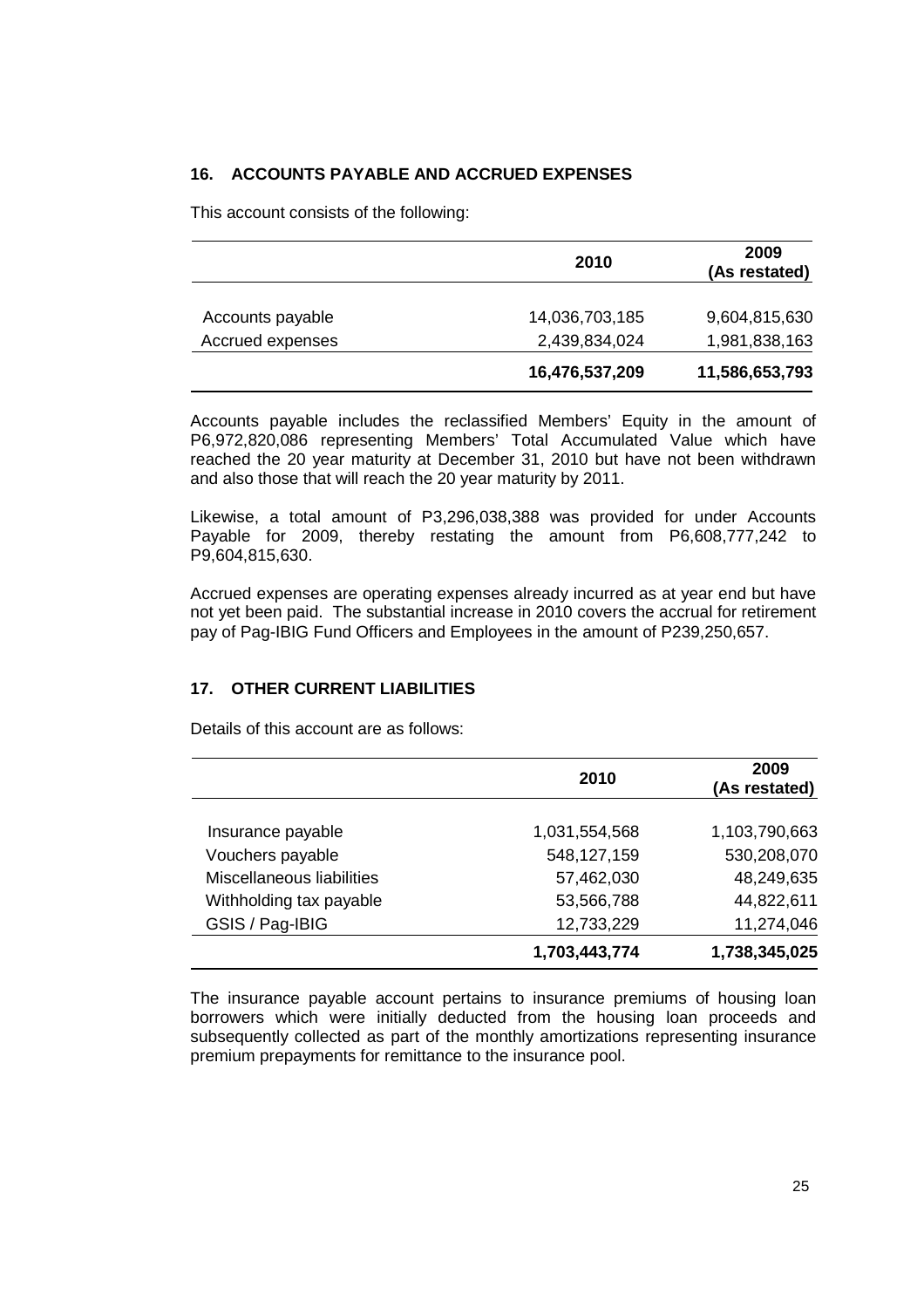## **18. LONG TERM LIABILITIES**

This account consists of payables to the following:

|                                     | 2010            | 2009<br>(As restated) |
|-------------------------------------|-----------------|-----------------------|
|                                     |                 |                       |
| Bonds payable                       |                 |                       |
| <b>Bond flotation</b>               | 14,000,000,000  | 9,000,000,000         |
| Less: Bond issue cost               | 422,856,192     |                       |
|                                     | 13,577,143,808  | 9,000,000,000         |
| Loans payable                       |                 |                       |
| Development Bank of the Philippines | 5,000,000,000   | 5,000,000,000         |
| Social Security System              | 2,739,484,368   | 3,316,217,919         |
| Land Bank of the Philippines        | 3,000,000,000   | 3,000,000,000         |
|                                     | 24,316,628,176  | 20,316,217,919        |
| Current portion                     | (3,576,733,551) | (10, 576, 733, 551)   |
| Non-current portion                 | 20,739,894,625  | 9,739,484,368         |

Pag-IBIG Fund continues to explore novel ways to generate funds for its shelter programs and to ensure the steady flow of funds for housing. It floated the P2.000 billion Kaunlaran ng Bayan Housing Bonds on March 26, 2007. The Housing Bonds which pay 5 per cent interest will mature in February 2012. The P12.000 billion bonds was auctioned on March 11, 2010 to pay-off the maturing P7.000 billion bonds in May 2010 and to finance the housing programs. The instrument priced at five per cent per annum will mature on March 12, 2015.

The P5.000 billion Development Bank of the Philippines loan availed in 1996 was renewed in 2008 and will mature on August 25, 2012. From the fixed rate of 8.75 per cent per annum, the interest rate is now subject to annual repricing based on the one-year PDST-F Rate plus a spread of 0.7 per cent.

Also in 1996, Pag-IBIG Fund obtained loans from the SSS in the aggregate principal amount of P9.5 billion which were used to finance housing loans granted under the UHLP program for members of both SSS and Pag-IBIG Fund. On June 16, 2005, the SSS loan was restructured with a fixed rate of 7.6151 per cent per annum payable quarterly to mature in July 2015.

To take advantage of the low interest climate on the P3.000 billion Land Bank of the Philippines Short Term Loan Line, P2.000 billion loan was renewed on November 17, 2010 at the rate of 4.0423 per cent while the remaining P1.000 billion was renewed on December 10, 2010 at the rate of 3.0115 per cent to mature on November 11, 2011 and December 05, 2011, respectively.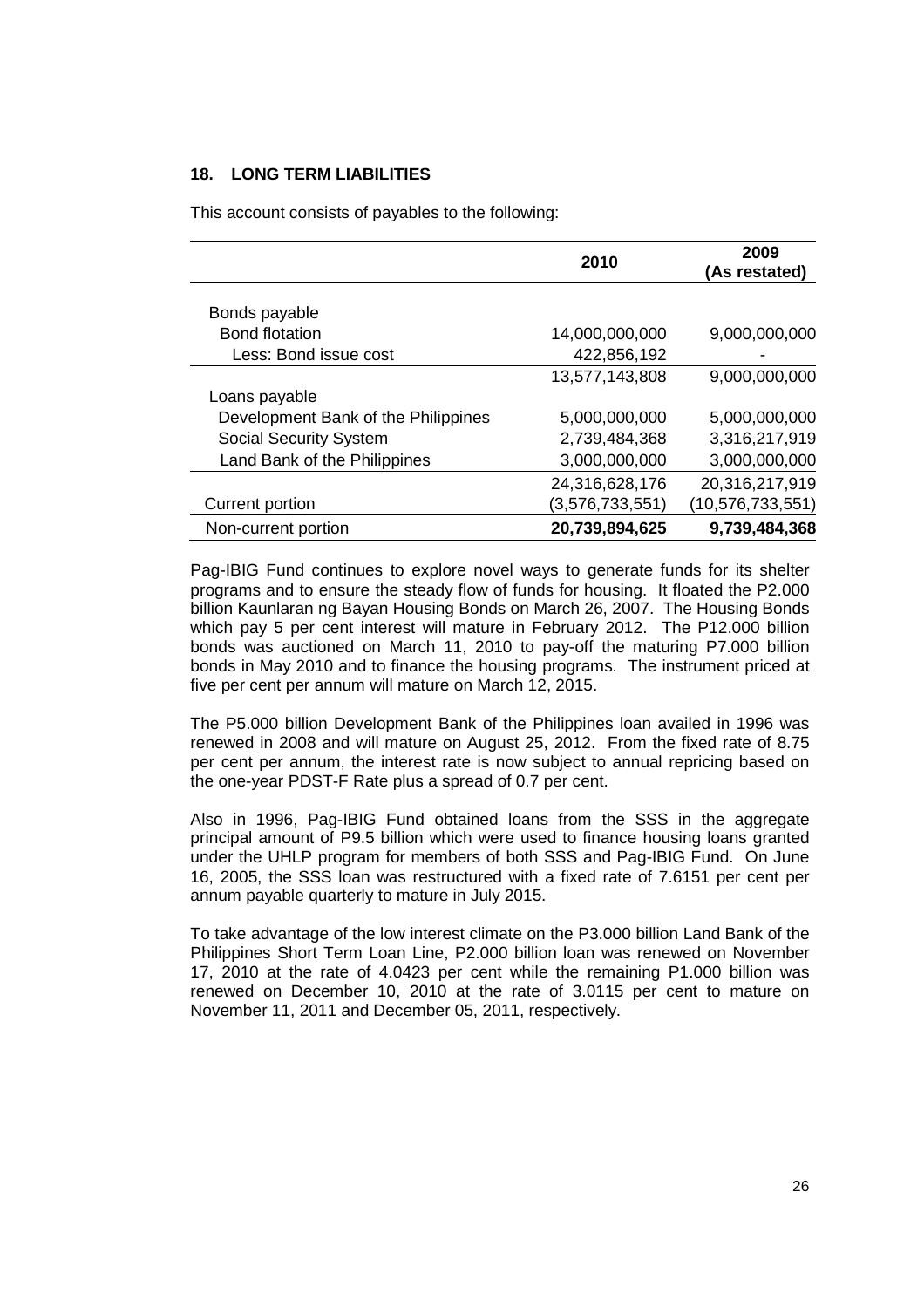## **19. UNDISTRIBUTED COLLECTIONS**

This account consists of the following:

|                                    | 2010          | 2009<br>(As restated) |
|------------------------------------|---------------|-----------------------|
| Posting clearing account -         |               |                       |
| <b>Members' Contribution</b>       | 668,356,989   | 199,241,394           |
| Housing loans                      | 527,412,830   | 522,091,969           |
| Unidentifiable collections         | 43,018,668    | 96,941,433            |
| Multi-purpose loans                | 26,420,910    | 30,146,510            |
| Posting clearing account - others  | 19,232,779    | 14,878,200            |
| Other housing related transactions | 8,257,968     | 9,013,623             |
| Members' contributions             | 1,561,921     | 581,180               |
| Insurance claims                   | 199,197       | 199,197               |
|                                    | 1,294,461,262 | 873,093,506           |

Inter-office transactions which at month-end are in transit for transfer to the branches carrying the account thus, remain floating in the Due to/from Accounts are temporarily lodged to Undistributed Collections. These transactions are subsequently responded and allocated by the branch of destination. Posting Clearing Account are used to record daily collections on Members' Contributions, Multi-Purpose Loans and Housing Loans prior to allocation and posting to the members'/borrowers' account. The account also includes remittances of Members' Contributions from local and foreign banks which remain unidentified, unallocated or unpostable as of the close of the year. It is the Pag-IBIG Fund's policy that all identified collections must be allocated or posted to the subsidiary ledger within five days from receipt of the journal ticket by the operating unit concerned.

The insurance claims represent payments from the insurance pool for the account of deceased borrowers which have not been posted to the subsidiary ledger due to incomplete information.

|                                     | 2010           | 2009<br>(As restated) |
|-------------------------------------|----------------|-----------------------|
|                                     |                |                       |
| Unearned interest - MPL             | 8,599,905,762  | 8,826,672,821         |
| Housing related/others              | 7,761,807,810  | 6,657,669,699         |
| Real and other properties acquired  | 370,085,712    | 433,656,457           |
| Mortgage/sales contracts receivable | 347,966,284    | 308,849,310           |
| <b>Developers</b>                   | 28,838,506     | 85,965,234            |
| <b>Institutional Loans</b>          | 555,946        | 410,095               |
| Premiums on Bonds Payable           | 260,749        | 319,556               |
|                                     | 17,109,420,769 | 16,313,543,172        |

# **20. UNEARNED INCOME**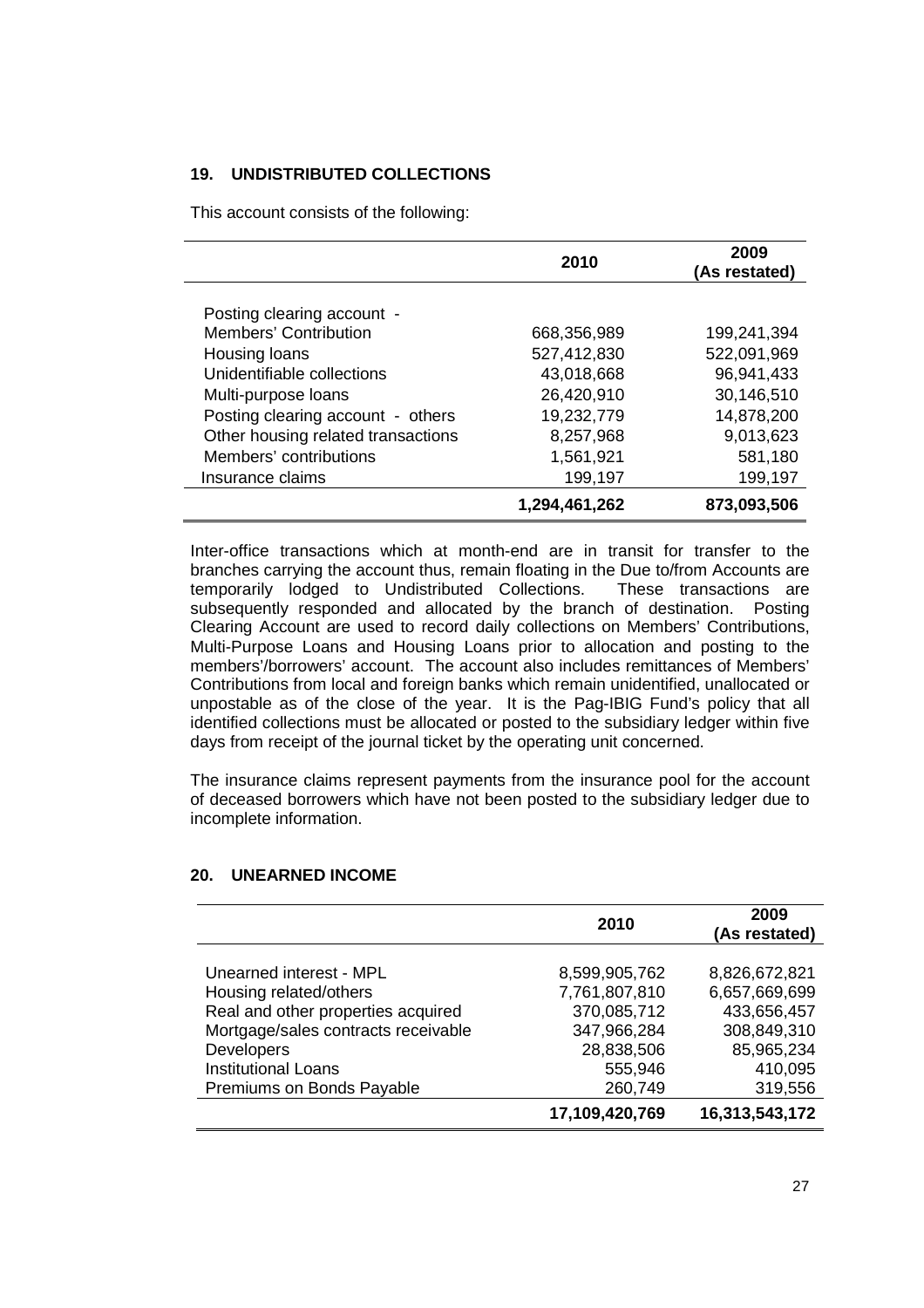This account refers to capitalized interest income on Multi-Purpose Loans and restructured housing loans which are credited to interest income upon amortization every month end. It also includes capitalized origination fees on loans processed prior to May 30, 2001, being amortized and credited as income over the term of the loan, unearned income from Housing Related and Real and Other Properties Acquired covering rental prepayments of foreclosed properties, and those collected from Rent-to-Own arrangement on Investment Properties.

Further, interest income on wholesale loans collected but not yet earned as well as premiums recognized as a result of sale of bonds that are amortized over the life of the bond are likewise lodged to this account.

### **21. LENDING COSTS**

The lending costs pertain to direct costs identifiable with the income generating programs of the Pag-IBIG Fund - housing loans and short term loans, as follows:

|                                                 | 2010          | 2009<br>(As Restated) |
|-------------------------------------------------|---------------|-----------------------|
| <b>Personal Services</b>                        |               |                       |
| Salaries, wages and incentives                  | 947,302,341   | 548,618,807           |
| GSIS Premiums/Pag-IBIG contributions            | 260,102,649   | 182,318,889           |
| Commutable allowances/fringe benefits           | 227,873,518   | 218,203,778           |
| Overtime pay and night premiums                 | 21,335,405    | 17,295,004            |
|                                                 | 1,456,613,913 | 966,436,478           |
| <b>Maintenance and Other Operating Expenses</b> |               |                       |
| Impairment loss                                 | 3,780,897,080 | 1,628,213,482         |
| Interest and dividends                          | 1,540,825,009 | 1,377,804,724         |
| Other services                                  | 299,878,773   | 317,343,905           |
| Depreciation/amortization/losses                | 197,833,821   | 263,414,602           |
| Rent and association dues                       | 114,141,449   | 109,564,188           |
| Loan collection charges/management fees         | 107,772,908   | 94,808,739            |
| Fidelity bond and insurance premiums            | 88,557,681    | 318,217,373           |
| Extraordinary and miscellaneous expenses        | 87,138,034    | 97,827,308            |
| ROPA – other expenses                           | 79,631,035    | 60,204,213            |
| Supplies and materials                          | 70,670,579    | 71,834,794            |
| Water, illumination and power                   | 68,167,715    | 58,087,132            |
| <b>Communication services</b>                   | 54, 151, 172  | 46,845,521            |
| Foreclosure expenses                            | 26,943,056    | 60,395,372            |
| <b>Traveling expenses</b>                       | 16,562,120    | 13,330,219            |
| <b>Transportation services</b>                  | 6,985,684     | 6,586,694             |
| Trainings and seminars                          | 6,245,306     | 2,319,921             |
| Taxes, duties and fees                          | 3,166,863     | 2,930,096             |
| Repairs and maintenance - vehicles              | 2,454,132     | 3,635,316             |
| Computer data processing costs                  | 2,437,402     | 2,812,159             |
| Repairs and maintenance – office premises       | 354,862       | 121,759               |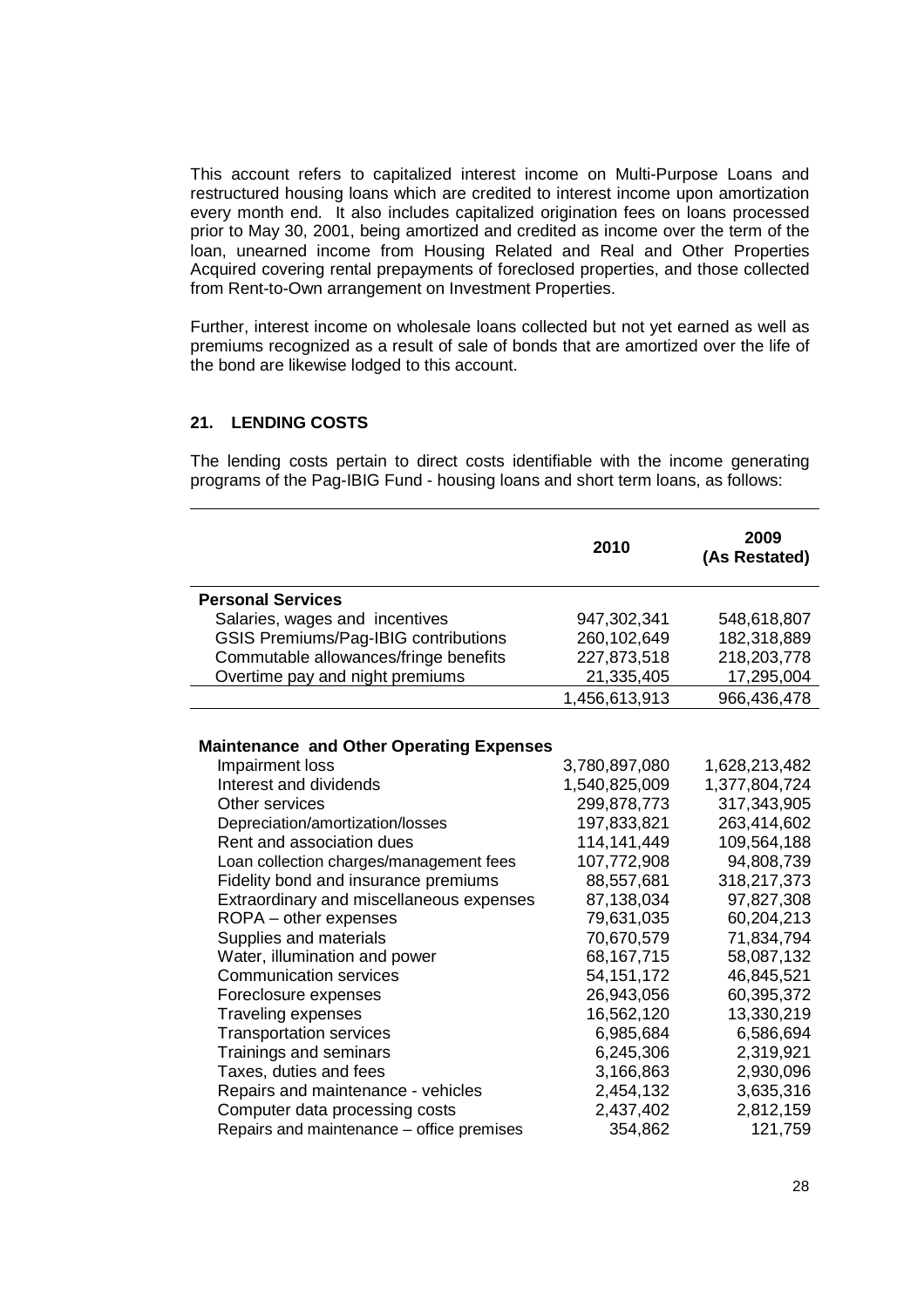| Consultants' and specialists' fees<br>Bank charges and custodianship fees<br>Advertising and publication<br>Grants, subsidies and contributions | 289,111<br>250,275<br>40,380 | 494,907<br>247,983<br>356,896<br>7,793,922 |
|-------------------------------------------------------------------------------------------------------------------------------------------------|------------------------------|--------------------------------------------|
|                                                                                                                                                 | 6,555,394,447                | 4,545,191,225                              |
|                                                                                                                                                 | 8,012,008,360                | 5,511,627,703                              |

### **22. FUND ADMINISTRATION**

Fund Administration costs are expense items associated with the upkeep and maintenance of Members' Total Accumulated Values (TAVs) and other operating expenses such as those related to savings generation, marketing and enforcement, provident claims, fund management and other administrative services, in such amounts and/or limits as the Board of Trustees may deem appropriate but not exceeding two percent of the previous year's Net Fund Assets.

For the year 2010, the fund administration costs aggregated P2,925,164,273 or 1.28 per cent of prior year's net fund assets of P228,605,578,347 substantially lower than the statutory limit of two per cent per Section 21 of R.A. No. 9679. Details are presented below:

|                                                 | 2010          | 2009          |
|-------------------------------------------------|---------------|---------------|
|                                                 |               | (As restated) |
|                                                 |               |               |
| <b>Personal Services</b>                        |               |               |
| Salaries, wages and incentives                  | 1,038,127,579 | 519,436,647   |
| GSIS premiums/Pag-IBIG contributions            | 249,910,591   | 168,694,272   |
| Commutable allowances/fringe benefits           | 231,065,922   | 249,168,586   |
| Overtime pay and night premiums                 | 19,823,506    | 17,185,911    |
| Directors and committee members' fees           | 473,000       | 813,000       |
|                                                 | 1,539,400,598 | 955,298,416   |
|                                                 |               |               |
| <b>Maintenance and Other Operating Expenses</b> |               |               |
| Other services                                  | 364,458,302   | 380,088,940   |
| Depreciation/amortization/losses                | 205,166,971   | 164,465,118   |
| Net loss on foreign exchange                    | 146,554,123   | 35,223,678    |
| Extraordinary and miscellaneous expenses        | 131,733,514   | 143,921,854   |
| Rent and association dues                       | 121,617,167   | 116,435,603   |
| Advertising and publication                     | 90,888,744    | 76,665,933    |
| Water, illumination and power                   | 69,658,057    | 55,565,492    |
| Supplies and materials                          | 68,599,071    | 58,064,836    |
| <b>Communication services</b>                   | 36,111,914    | 31,952,362    |
| <b>Traveling expenses</b>                       | 35,624,780    | 30,329,655    |
| Computer data processing costs                  | 30,321,168    | 23,481,240    |
| Auditing services                               | 19,035,328    | 36,688,132    |
| Repairs and maintenance - vehicles              | 13,601,462    | 11,452,216    |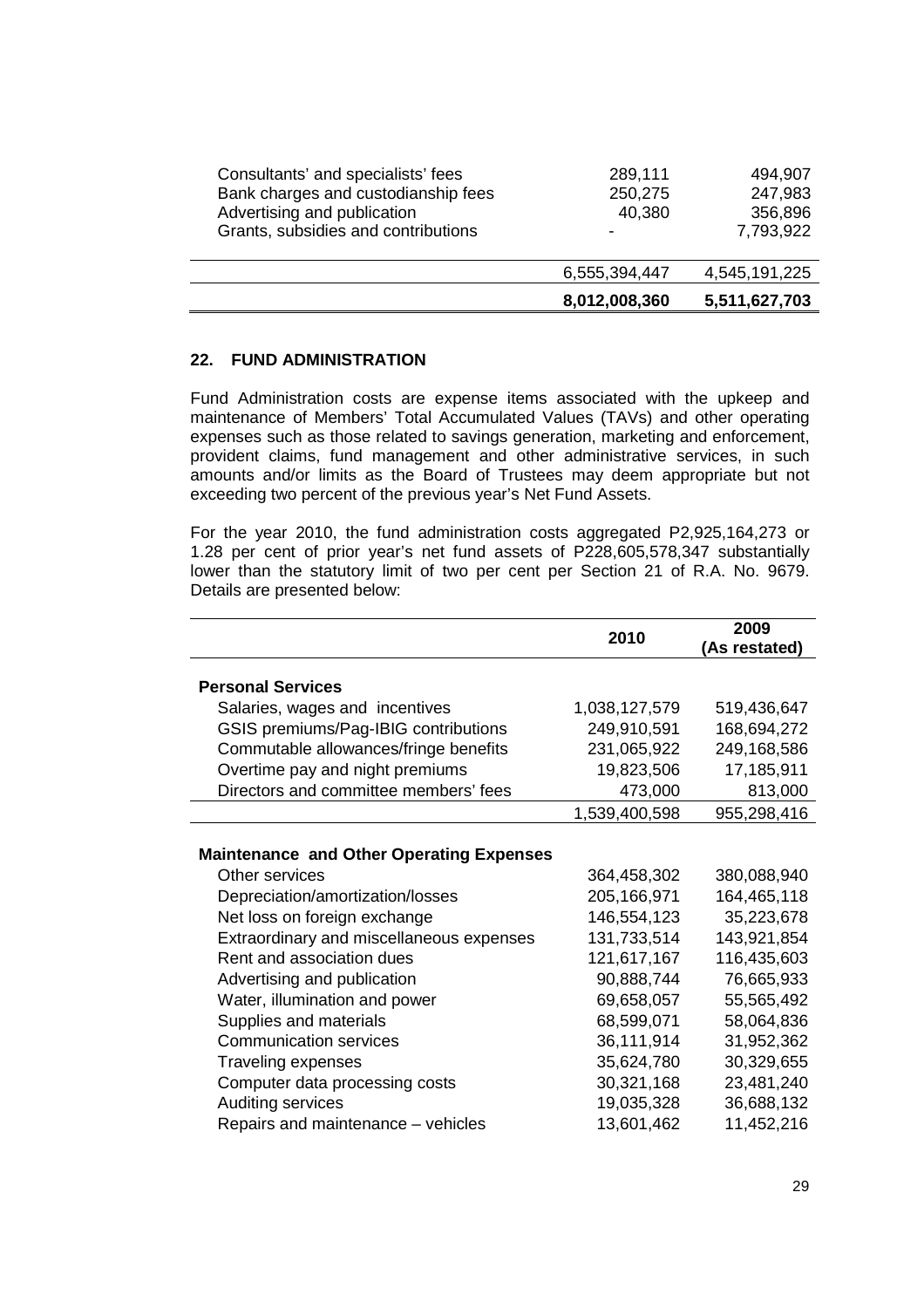| <b>Transportation services</b>            | 13,420,189    | 10,253,953    |
|-------------------------------------------|---------------|---------------|
| Fidelity bond and insurance premiums      | 8,779,236     | 14,271,412    |
| Trainings and seminars                    | 7,604,755     | 3,402,188     |
| Taxes, duties and fees                    | 7,172,047     | 201,275,329   |
| Consultants' and specialists' fees        | 6,467,971     | 4,757,252     |
| Bank charges and custodianship fees       | 5,561,976     | 5,559,064     |
| Loan collection charges/management fees   | 3,468,250     | 18,212,577    |
| Grants, subsidies and contributions       | 2,204,631     | 11,050,610    |
| Repairs and maintenance - office premises | 1,694,380     | 592,441       |
| Impairment loss                           | (3,980,361)   | 50,240,391    |
|                                           | 1,385,763,675 | 1,483,950,276 |
|                                           | 2,925,164,273 | 2,439,248,692 |

#### **23. OTHER EXPENSES**

This account consists of the following

|                                 | 2010        | 2009<br>(As restated) |
|---------------------------------|-------------|-----------------------|
| Death benefits                  | 108,011,232 | 102,911,654           |
| Compulsory /optional retirement | 248,911,413 | 2,037,756             |
|                                 | 356,922,645 | 104,949,410           |

The Death benefit is paid to the beneficiaries of deceased Fund members which is equivalent to P6,000 or the amount of the deceased members' TAV which ever is lower.

#### **24. MEMBERS' EQUITY**

This account reflects the members' equity as owners of the Pag-IBIG Fund, corresponding to members' contributions and employers' counterpart for employed members as well as the accumulated dividends. The account is reduced by the provident claims of members and offsetting of loans against Total Accumulated Values (TAVs). In 2010, the TAV withdrawal amounted to P4,993,629,780.

On February 3, 2010, HDMF Circular No. 276, "Guidelines Implementing the Modified Pag – IBIG II (MP2) Membership Program" was issued to give Pag-IBIG I members, whose gross monthly income exceeds P5,000, another savings option, a five-year membership scheme with a yield higher than those given under their existing membership with the Fund. Dividends declared for the current year under this scheme is 5.5 per cent pursuant to HDMF Circular No. 284, "Dividend Rate for MP2 Program".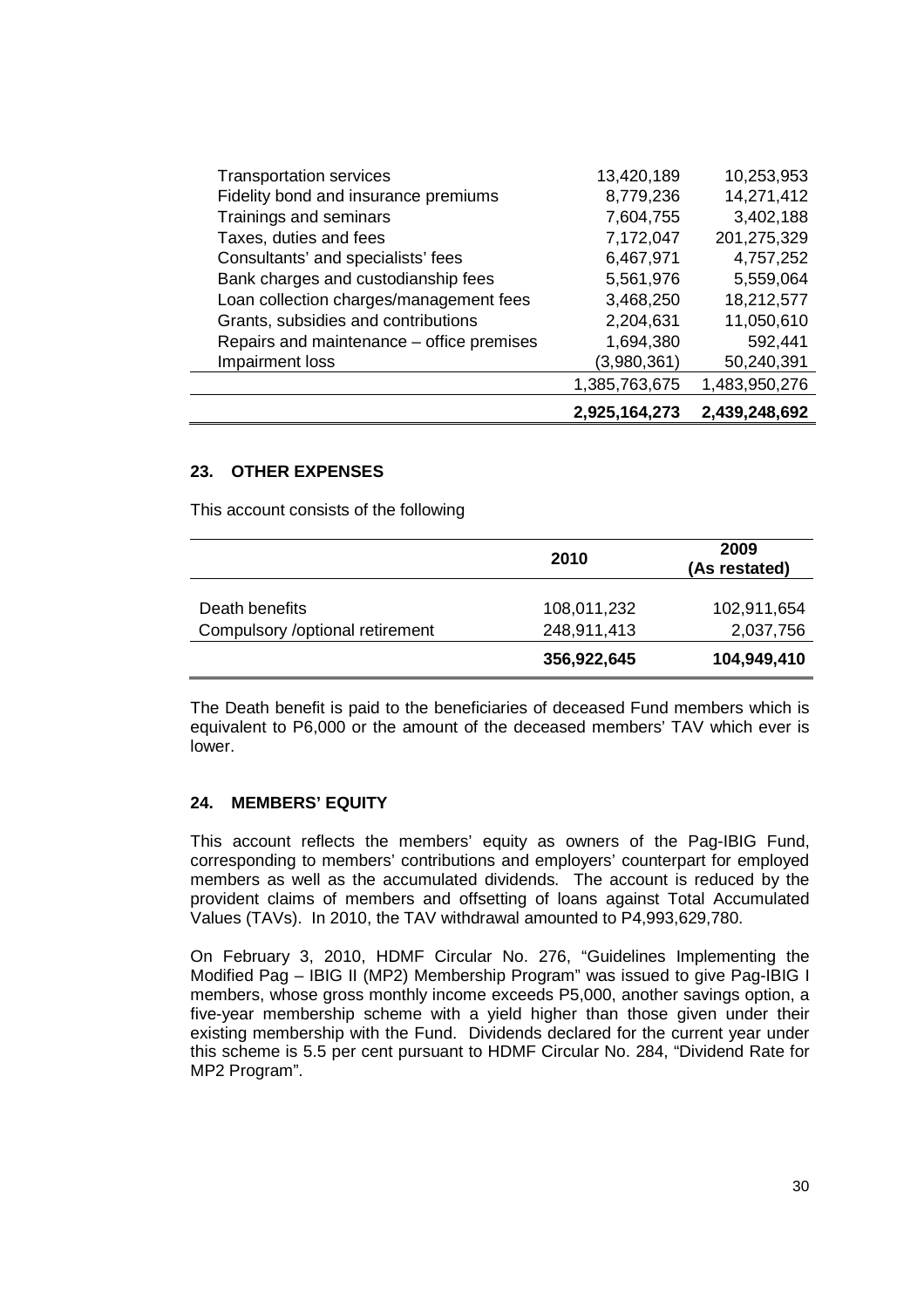## **25. RESERVE FOR LOSSES**

The guarantee insurance premium of National Home Mortgage Finance Corporation originated accounts such as Folio I, P50 million, Overhang and Bagong Lipunan Sites Services (BLISS) are treated as reserve funds and is presented as part of the Fund's Net Worth.

### **26. DONATED SURPLUS**

This account refers to the lot acquired by the Fund through donation from the provincial government of La Union on October 27, 1997 where La Union Branch's office building was erected, recorded in the books at market value at the time of acquisition.

### **27. DIVIDENDS**

The Fund set aside P7,882,129,926 or 71 per cent of its Net Income after Tax as dividends for the year 2010, which shall be credited proportionately to the Members' TAV. The dividend rate is equivalent to 4.11 per cent of the Fund's average members' equity.

### **28. FINANCIAL REPORTS**

The combined financial statements were presented and noted by the HDMF Board of Trustees in its Special Board Meeting held last February 21, 2011. Further, the Board approved and authorized the issuance of Financial Statements reflecting balances of Net Income, Retained Earnings, Members' Equity and other accounts as adjusted after dividend declaration per Board Resolution No. 2848 dated April 18, 2011.

### **29. SUPPLEMENTARY INFORMATION**

HDMF paid and accrued taxes, duties and license fees, to wit:

|                                              | 2010        | 2009<br>As restated |
|----------------------------------------------|-------------|---------------------|
| Documentary Stamp Tax on Ioan<br>instruments | 79,698,630  | 9,848,496           |
| Taxes, Duties and Fees                       |             |                     |
| <b>Real Estate Taxes-Properties</b>          | 4,171,647   | 7,217,527           |
| <b>Real Estate Taxes-ROPA</b>                | 7,294,759   | 36,843,289          |
| Other current taxes                          |             | 185,546,255         |
| Miscellaneous taxes                          | 2,766,155   | 8,021,832           |
| <b>ROPA</b>                                  | 25,553,331  | 5,057,918           |
| <b>Final taxes</b>                           | 258,495,403 | 405,920,304         |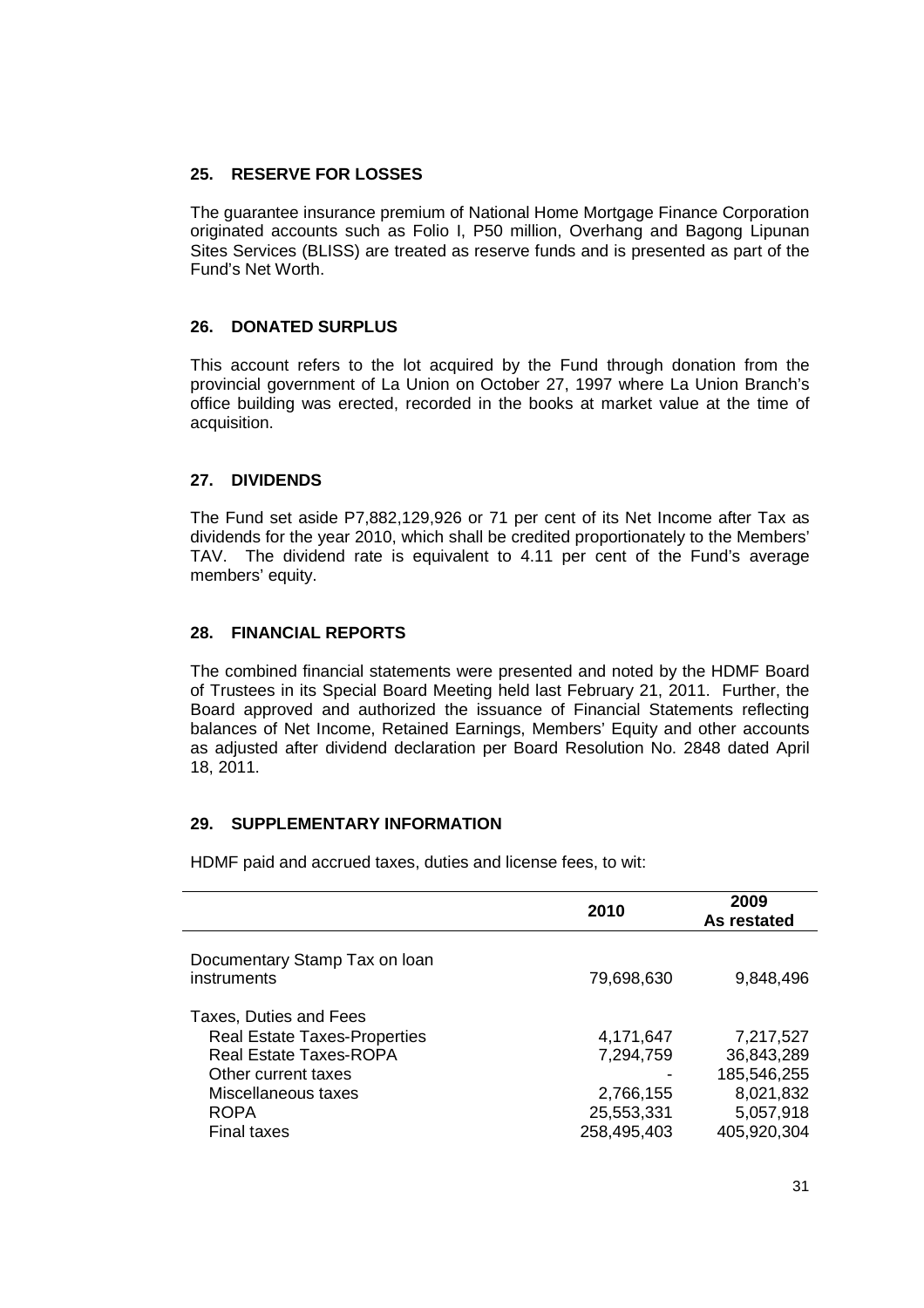|                                     | 773,189,894 | 880,609,385 |
|-------------------------------------|-------------|-------------|
| <b>Final Withholding Taxes</b>      | 1,606,065   | 1,206,380   |
| <b>Creditable Withholding Taxes</b> | 106,250,395 | 100,957,328 |
| Tax on compensation and benefits    | 287,353,509 | 119,990,056 |
| <b>Withholding Taxes</b>            |             |             |

The Fund has no deficiency assessments and tax cases under preliminary investigation, litigation and/or prosecution in courts or bodies outside the Bureau of Internal Revenue.

### **30. EVENTS AFTER BALANCE SHEET DATE**

Status of cases relative to the Globe Asiatique Realty Holdings Corporation (GARHC) Xevera accounts is as follows:

#### Criminal Cases

National Bureau of Investigation (NBI)/ Home Development Mutual Fund (HDMF) vs. Globe Asiatique Realty Holdings Corp./Delfin Lee, et al. (NPS No. XVI-INV-10J-00319)

### Nature and Respondents:

In October 2010, the NBI/HDMF filed a Complaint for Syndicated Estafa constituting Economic Sabotage defined and penalized under Art. 315 (2)(a) of the Revised Penal Code, in relation to Sec. 1 of Presidential Decree No. 1689, with the Department of Justice (DOJ) against Delfin Lee and 17 other Globe Asiatique Realty Holdings Corp. (GARHC) officers, employees, and agents, for using fake buyers and fraudulent documents to deceive the Fund into releasing loan proceeds to GARHC.

#### Status:

On March 15, 2011, the Department of Justice (DOJ) Investigating Panel has terminated the conduct of clarificatory hearings on the said syndicated estafa case. In view thereor, the complaint case is now awaiting for the issuance of a resolution.

#### Civil Case

Globe Asiatique Realty Holdings Corp., et al. vs. Home Development Mutual Fund, et al. (Civil Case No. 10-1120)